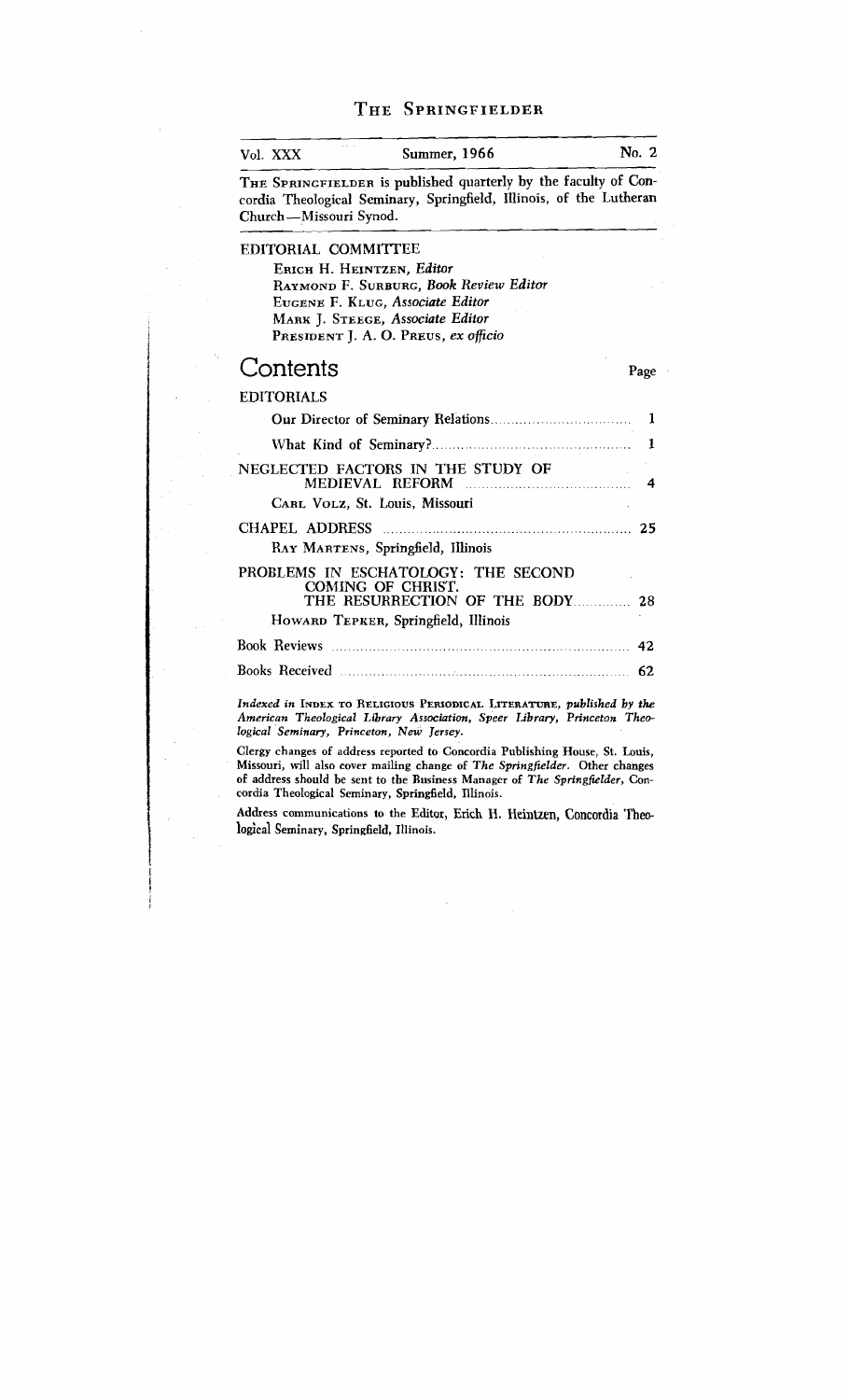# Neglected Factors in the Study of Medieval Reform

#### CARL VOLZ

*The author is Assistant Professor of Historical Theology at Concordia Seminary, St. Louis, Missouri. In the spring of this year ke received the doctorate from Fordham University and was elected to* **Phi** *Beta Kappa. The following essay in its original form was a ~on~~ocation address given in Springfield, April* 1966.

IT ISTORIANS, particularly Church historians, are rediscovering<br>the Middle Ages. For centuries this period of history, covering<br>roughly the millennium between 500 and 1500 A.D., has suffered roughly the millennium between 500 and 1500 A.D., has suffered unjustly from the odium cast upon it by the Renaissance. In recent years this attitude has been receiving corrective attention. Yale University and the University of Chicago are offering concentrations in medieval history which are correlated with their divinity school programs. The Pontifical Institute of Medieval Studies in Toronto has gained renown under the leadership of Etienne Gilson. The Cniversity of California recently introduced an impressive Aledieval Studies Institute which includes theology within its core. \Vestern Michigan University two years ago initiated its Medieval Institute which has attracted hundreds of scholars from across the nation and beyond, and many other schools have introduced courses designed to correct a long-standing gap in historical studies.

Protestant Church historians, who traditionally have been little inclined toward work in this area, are also awakening to its possibilities. Many Luther scholars concede that a proper understanding of the 16th century Reformation demands a thorough acquaintance with 13th century thought. Certainly a prime moving factor in this renaissance of interest lies in the ecumenical movement, since dialoguing theologians have discovered that the roots of their differences lie far hevond the Reformation of the 16th century. In the past two years scores of books have appeared which suggest the necessity for a reappraisal of the medieval Church. John Dolan's *History Of The Reformation* (New York: Desclee Co., 1965) begins with the Early Church, tracing the idea and process of renewal up to the 16th century. Gerhard Ladner, *The Idea* Of *Reform* (Cambridge: Harvard University Press, 1959) has offered a massive (5 53 pp.) work on reform up to 600 A.D. In the last six months two significant works by Jeffrey Russell have appeared from the University of California Press *(Dissent And Reform In The Early Middle Ages* and *Rebels And Reformers Of The Middle Ages).* Brian Tucrney of Cornell last year produced an excellent source book for the stud) of medieval Church-State relations *(The Crisis Of Church And State* 1 05 0-1 3 00, Prentice-Hall) and Edward **Synan late last year** published a pioneer work entitled, *The Popes And The Jews*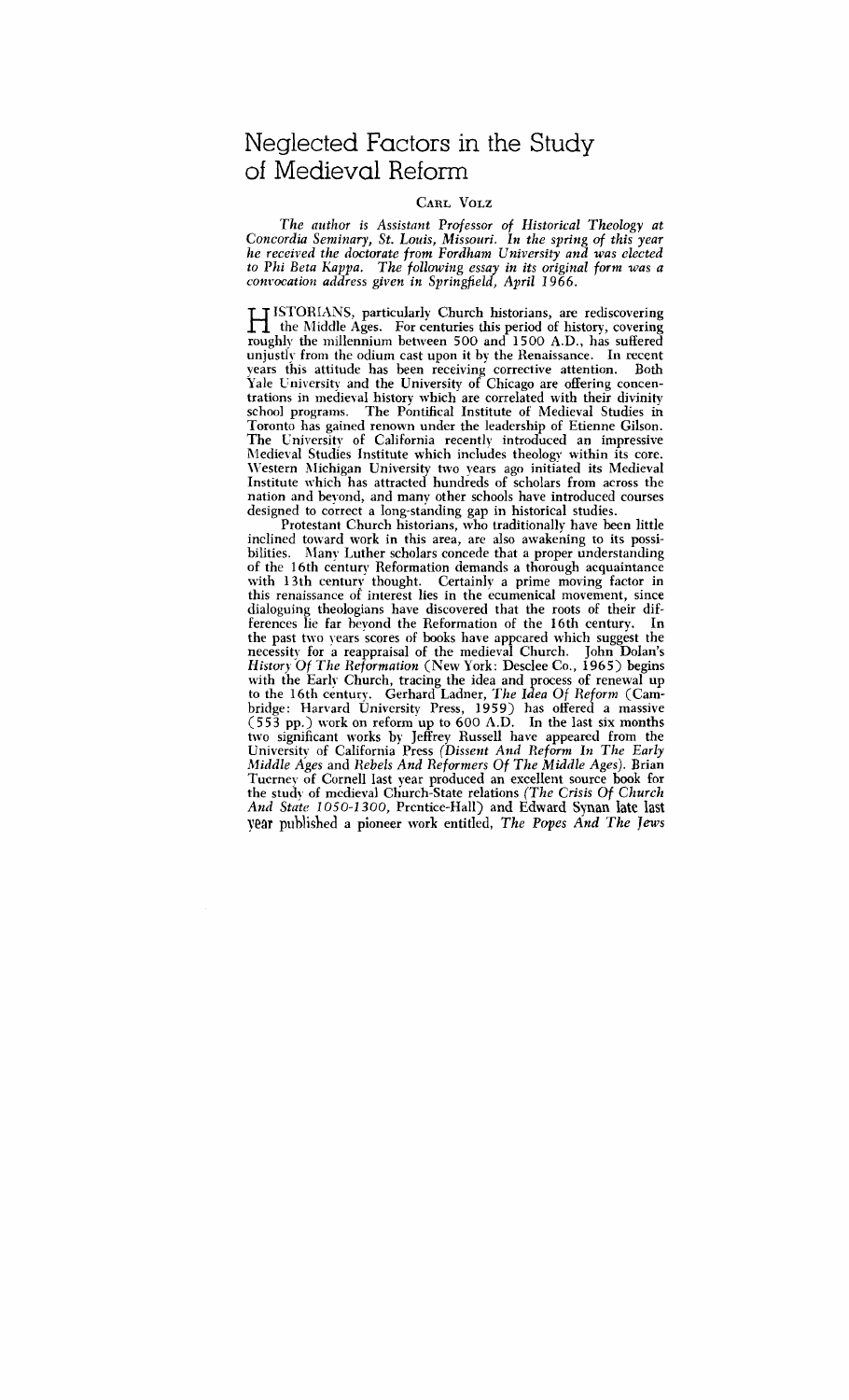*In The Middle Ages* (New York: Macmillan Co., 1965). These titles suggest the variety of avenues a Church historian might pursue, especially if he seeks to understand the contemporary attitudes, organization, and structure of the Church.

We shall consider one aspect of the medieval Church which has often been ignored by post-16th Century Christians, and that is *ecclesia semper rcfonnanda.* The title of the presentation itself fairly bristles with historical difficulties. What is meant by reform? And what is the Church? Ladner claims that the Church was not conscious of itself as a structured organizational entity until the 1 lth century, and until that time all attempts at reform were really attempts to restore individual Christians to the *imago Dei.* The reason for this was the idea that the true *civitus Dei* (i.e. Church) actually never requires reform. Thus one's concept of reform will be dependent upon the accepted ecclesiology of the period under study. Renewal or reform presupposes a return to some original model. What was this model? In early, pre-Augustinian times, What was this model? In early, pre-Augustinian times, the Eastern Church tended to stress the perfection of the individual, and this they believed could best be realized within monasticism. Reform therefore tended to become identified with sanctification. In the West, the Church borrowed from Cyprian's concept of unity and from Irenaeus' apostolic succession to stress its institutional and organizational aspects (Ladner notwithstanding). The result of this thinking is best exemplified in Augustine's identification of the Church with the earthly manifestation of the *civitas Dei*. There-Church with the earthly manifestation of the *civitas Dei*. fore reform in the West usually refers to the renewal or refashioning of the Church as an institution. However, it is not our purpose to discuss the nature of reform. In this paper I propose to offer the thesis that *ecclesia semper reformanda* is a characteristic of medieval Christianity. Reform in this context refers to the Church's continuous preservation of the *sola gratia* principle as well as her concern for holiness of life. These twin emphases, faith and life, have often been discussed with reference to medieval Christianity. However, I suggest ten factors which historians have tended to neglect in reviewing this question. Since none of the factors can be treated here at length, I suggest them to you as possible areas for future study in your own reappraisal of medieval Christianity.

#### 1. *Council of Orange 529 A.D.*

The concept of the 16th century Reformation standing at the end of a millennium of neglect of *sola gratia* can no longer be held, at least not in such absolute terms. The notion that men prior to the coming of Luther (or possibly Wycliffe and Huss) were spiritually as well as intellectually decadent is a Renaissance dictum which requires serious and responsible reappraisal. Fifth and sixth ccntury Gaul was the scene of the Church's earliest full scale debate on the doctrine of grace, with the Provencal theologians generally ranged against St. Augustine. Men, eminent for their contributions to the life of the Church, were found to be opposed to the idea of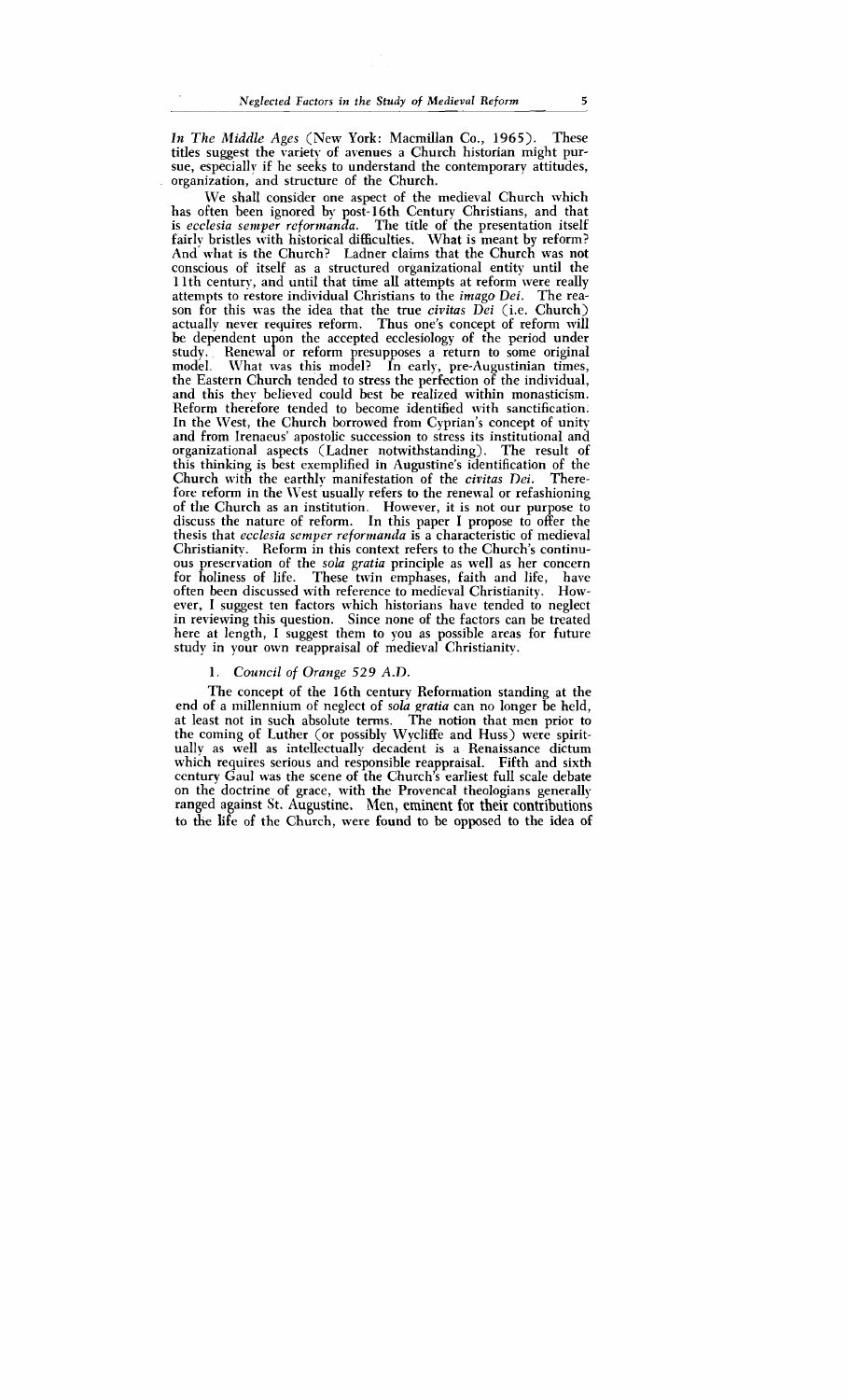salvation by God's gratuitous gift. The center of Provencal theology was the famous school of Lerins founded by St. Honoratus about 410 A.D. on a small island just off the coast of southern France. For over a century this monastery produced the leaders of the Gallican Church, including numerous bishops, abbots, and theologians. The most famous of these sons of Lerins were Cassian, Hilary of Arles, Vincent, and Faustus of Riez. All were agreed that man's will since the Fall was not dead to God but merely weakened. Man was thus capable of cooperating with God's grace and so contributed toward his own salvation. Perseverance in the faith was also an activity of man's will. The question cur alii yrae aliis was explained by asserting God's prevision of man's merits.' Augustine was well aware of these attacks upon his position, and he refuted them in two works, De praedestinatione sanctorum and De dono verseverantiae. $2$ Although Pelagianism was condemned by the third ecumenical council at Ephesus in 431 A.D., the Semi-Pelagians in Gaul apparently took little notice of it. It was at this juncture that Prosper of Aquitaine requested Pope Celestine of Rome to vindicate Augustine and to suppress his opponents. Celestine sent his famous Moni $t$ *torium*, to which Leo, the future pope, added ten chapters on grace, Praeteritorum sedis Apostolicae episcoporum auctoritates de gratia<br>Dei.<sup>3</sup> In these ten chapters. Leo insisted, with Augustine, that In these ten chapters, Leo insisted, with Augustine, that grace is necessary for all, that all good works are inspired by God, and that God alone can turn a will enslaved to sin toward faith.

Rome's voice did not succeed in stilling the tempest, and during the next generation Faustus of Riez became a strong proponent of the Semi-Pelagian school of southern France. The free will, he claimed, could desire God's grace, and grace was the reward for such effort.<sup>4</sup> Although Faustus was a staunch Trinitarian, sternly opposing the endemic Arianism of southern Gaul, and although he was an exemplary shepherd of souls, his concept of grace was not such as could be allowed to gain ascendancy in the Church. A large as could be allowed to gain ascendancy in the Church. number of disciples of Augustine emerged, including a few from Lerins itself. Among these second generation Augustinians were Marius Mercator, a correspondent of Augustine, Claudius Mammertus, Julianus Pomarus, and Prosper of Aquitaine. Upon the death of Augustine, Prosper almost singlehandedly carried on the defense of the Augustinian doctrine of grace. He taught that those who are saved arc so through God's gratuity, and those who are lost are condemned by reason of their sins. Another Augustinian, Fulgentius, opposed the Pelagianism of Faustus of Riez. He considered the human race a massa damnata on account of original sin. Left to himself man is unable either to will or to do any good. Grace, which is freely God's gift, is necessary, and man can in no way earn<br>it. But towering above all other sixth century Augustinians was But towering above all other sixth century Augustinians was Caesarius of Arles, who finally succeeded in persuading the Gallican bishops of the total depravity of man and his absolute dependence upon God's gift in Christ. The end of the controvcrsy came at the Council of Orange in 529 A.D. in which Caesarius played a de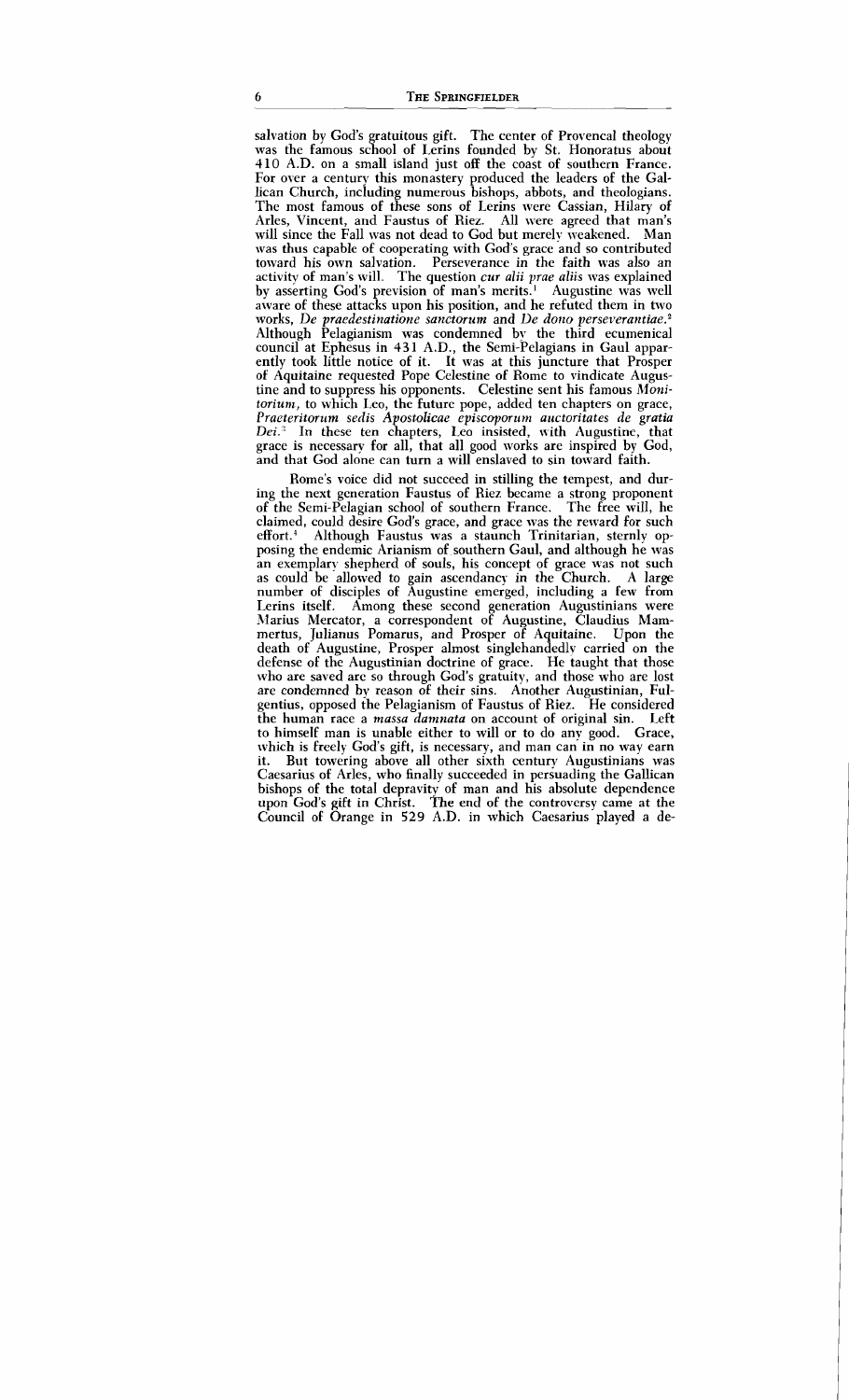cisive role. The results of this council are embodied in eight canons extracted by Caesarius from the writings of Augustine. Seventeen propositions were added to the canons. Some of the significant pronouncements of this council include the following:<sup>5</sup>

- **1.** Adam's Fall cast all men into physical death as well as mors animae.
- **2.** Grace is necessary for the *initium fidei,* and all of man's efforts toward believing, seeking, knocking, and asking are the result of God's grace.
- **3.** It is false to say that man can be saved *per liberum arbitrium.*
- 4. Man of himself has nothing but evil and sin.<br>5. Without us or with us. God produces all the
- Without us or with us, God produces all the good which we accomplish.

The confession of faith which was appended to the decrees rejected the idea of predestination to evil, thus correcting an Augustinian aberration.

This significant controversy which was concluded at Orange in 529 A.D. took place while Western Europe was preoccupied with the barbarian invasions and the three-way struggles of Theodoric the Ostrogoth, Clovis the Frank, and Alaric I1 of the Visigoths. Earlier historians have sometimes referred to these years as dark, but at their center lies a great reforming council, led by astute theologians who recognized the centrality of the grace of God in Christian theology. This important controversy has yet to receive adequate treatment and interpretation.

#### 2. *Penance*

About the same time as the Council of Orange another development was taking place which was to exert a profound effect upon the life of the Church-the practice of private confession and absolution. Unlike most ecclesiastical institutions which originated in the Mediterranean basin and then moved out toward the fringes of the empire, the practice of private confession originated on the fringes, in Ireland, and ultimately became the accepted practice in the empire.<sup>6</sup> Although in later centuries it became associated with abuse, in its origins it can be identified with a genuine concern for individualizing the Gospel of forgiveness in Christ. Penance in its earliest form was limited to gross and public sins—murder, adultery, and apostacy-to be administered but once in a lifetime and that by the bishop. Taking their cue from Augustine, "Those sins are to be reproved before all which have been committed before all; those are to be reproved more secretly which have been more secretly committed."<sup>7</sup> Finnian, Columbanus, and other Irishmen introduced the concept of the availability of forgiveness for the average Christian who had not sinned flagrantly but who nevertheless realized his sinful condition. Private confession and absolution answered to the pastoral needs of the time, and its emergence can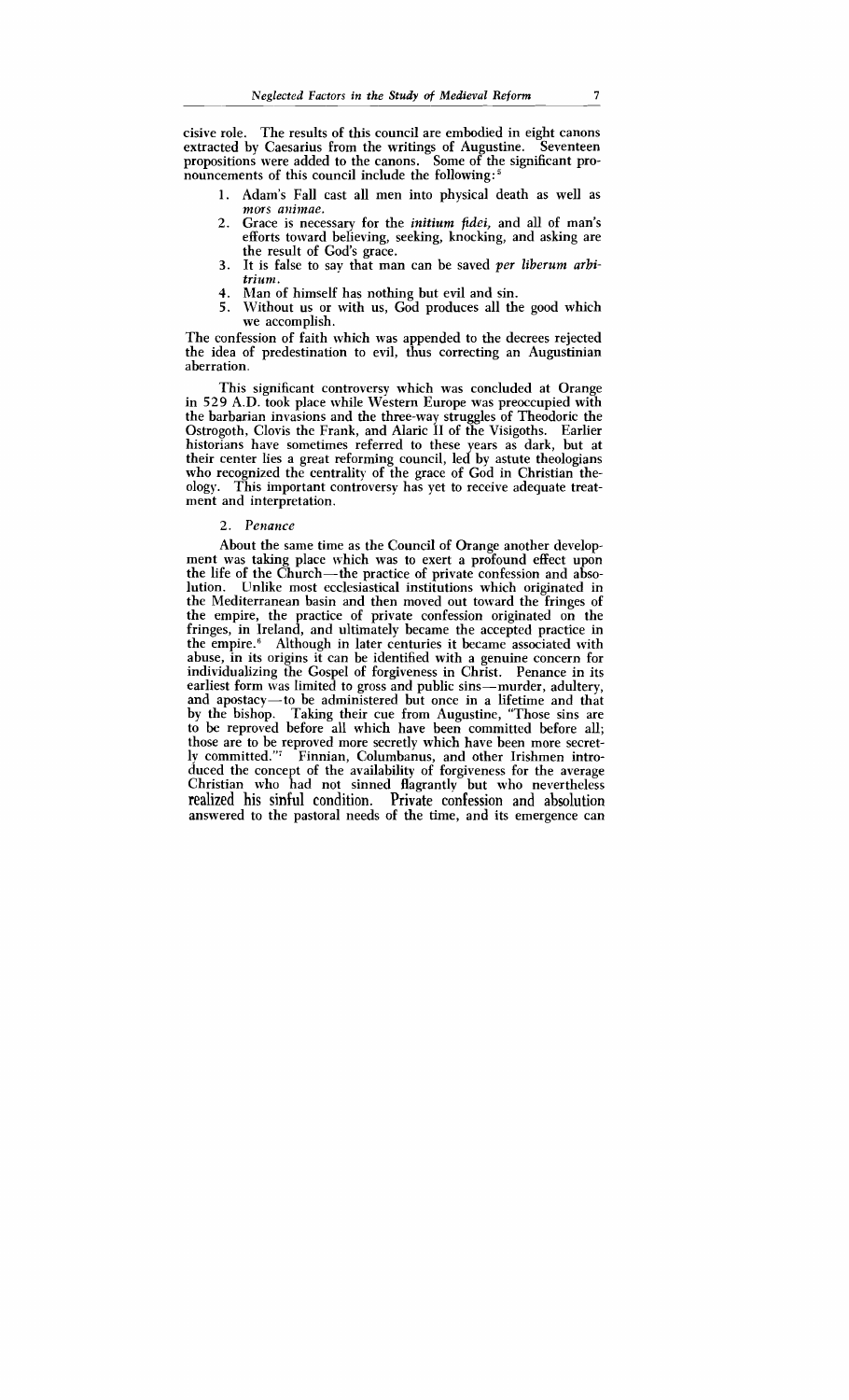be identified with a serious concern for the application of Christ's Gospel to the individual's needs. The sinner was henceforth to scrutinize his entire life to search out not only gross sin but inward evil desire as well. Thus the seriousness of sin was recognized. God was offended by man as sinner, not only by its gross manifestations. Sin was henceforth associated with man's nature and not limited to individual acts. Although confession led to a deepening of religious life, it also was lamentably abused in its practical application. When the concept of penance entered Germanic law, or became closely identified with it, certain tariffs were proposed for individual sins which corresponded to the German wergild, and the Gospel was transformed into a legal system of purchasing forgiveness.<sup>8</sup> But granting this abuse, the private confessional with its pastoral overtones introduced something new into the West-the concept of motive and intention. The Roman and barbarian laws, based on the Theodosian Code, considered infractions of the law in absolute terms, whereas the Church took into consideration the circumstances surrounding the act. This is no doubt one reason for the popularity of ecclesiastical courts in medieval times, and it partially explains the friction between Henry **I1** and Becket. The civil courts won the populace back by emulating ecclesiastical procedures which had their origins in the confessional. As with all of God's gifts, private absolution carried with it the possibility of abuse and corruption, but where used with knowledge and understanding, it served to bring God's forgiveness in Christ to penitent sinners through the absolution pronounced by the pastor.

#### **3.** *Courzcil of Kiersey* **853** *A.D.*

A second reforming council of early medieval times was also associated with an Augustinian controversy, just as was the Council of Orange in 529. This second council was occupied with the doctrine of predestination, which if held in a strictly double sense would deny the availability of forgiveness of sin to all men. Gottschalk of Orbais apparently insisted that:

just as the immutable God before the foundation of the world through His gratuitous grace immutably predestined all His elect to eternal life, so in like manner all the reprobate who will in the day of judgment be condemned on account of their evil deserts has this same immutable God through His righteous judgment immutably predestined to death justly everlasting.<sup>9</sup>

Hincmar of Rheims, one of the most influential theologians of the ninth century, strenuously opposed such a dilution of God's grace. At the council of Kiersey in  $\bar{8}53$  A.D. he succeeded in reaffirming the Augustinian doctrine of grace. The four chapters of the council can be summarized as follows: **lo** 

1. Through Adams Fall the race became a *massa perditwnis.*  "A good and just God elected from this same mass of perdition according to His foreknowledge those whom He

8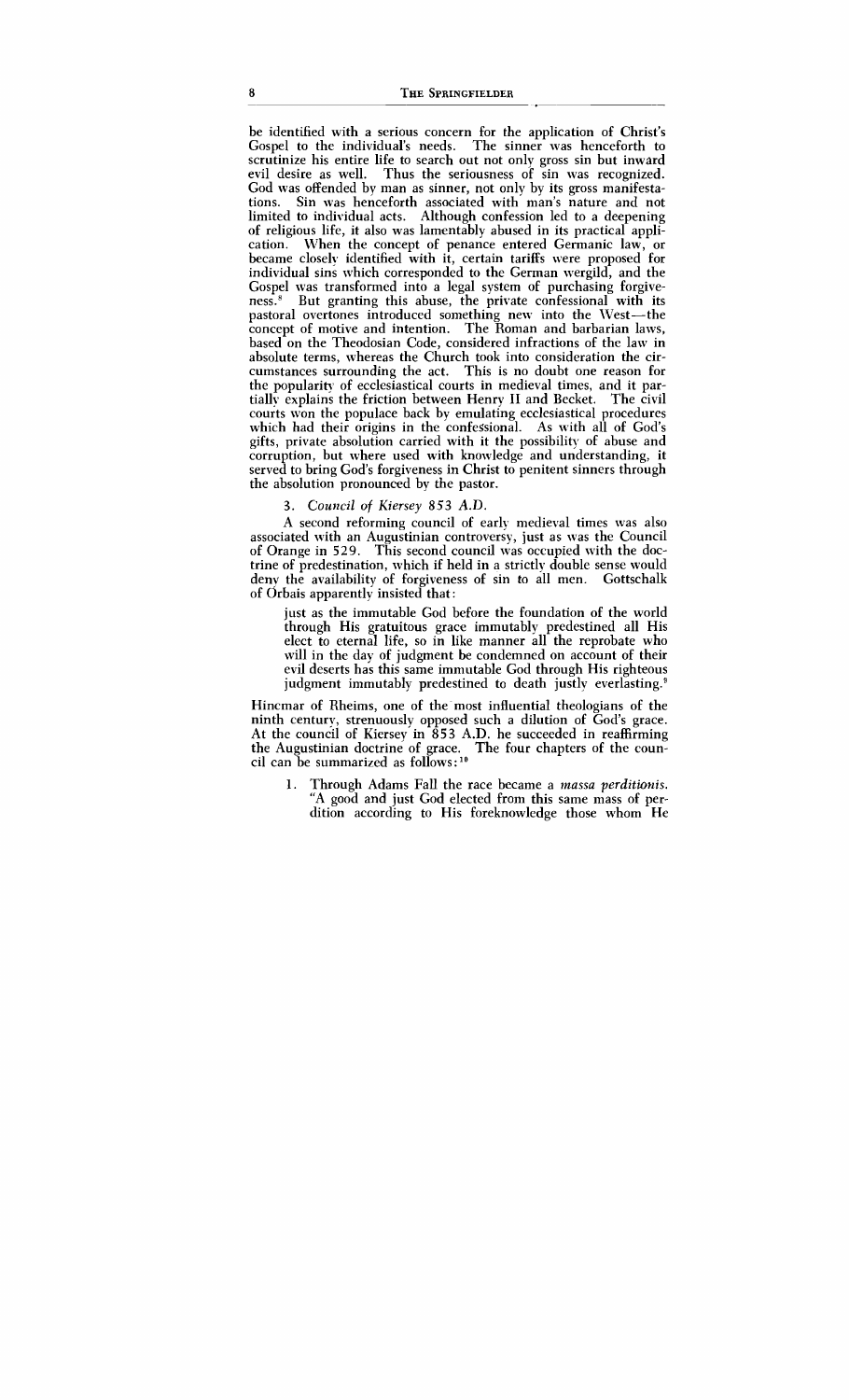through grace predestined to life, and He predestined eternal life to them. He foreknew that the others, whom by the judgment of righteousness He left in the mass of perdition, would perish. But He did not predestine that they should perish, but because He is just, He predestined to them eternal punishment. Hence they (fathers of the council) acknowledge but one predestination."

- **2.** Grace has made our will free, "by grace set free and by grace healed from the corrupt state."
- **3.** God wishes all men to be saved. "That some perish is the desert *(meritum)* of those who perish."
- 4. Christ died for all. That His death does not set all free, "is the fault of those who are unbelieving, or who do not believe with the faith that works by love."

Here we see, emerging from the period of later Carolingian decadence, a strong affirmation by the Church of God's grace and its absolute necessity for salvation.

#### 4. Carolingian Christology

Another significant controversy associated with the doctrine of grace occurred under the later Carolingians of the ninth century. It has become famous as the Eucharistic controversy between Radbertus and Ratramnus, with the former stressing a materialistic conversion idea in the sacrament and the latter upholding a spiritual or sacramental interpretation. In the final analysis the issue was Christological, since their differences concerned the nature of the Christ who was truly received. The issue revolved around the use of the terms veritas and figura, and may have been precipitated by the iconoclastic controversy taking place simultaneously with the Eastern Church. The precise issue at stake in the latter conflict mas also the use of figura and veritas as it applied to images and the person represented by them. Christology was also the issue between the famous Alcuin of York and Felix of Urgel in Spain in the adoptionistic controversy which had preceded the Eucharistic discussions. The orthodox victory at Frankfurt in 794 A.D. was due largely to Alcuin's theological acumen and to the fact that few persons really understood Felix. In these Christological debates the real issue also concerned the doctrine of forgiveness. If Jesus Christ was not truly present in the sacrament, there could be no true forgiveness, and if He was not true God, man was still in his sins. The ninth century theologians, though they may not have articulated the issue in this way, responded by reaffirming Scriptural truth and orthodox tradi- $\min^{11}$ 

#### 5. Monasticism

An account of medieval reform and dissent cannot ignore the crucial centrality of monasticism as an institution. The positive **contributions of** the monks toward the growth and spread of the Church can hardly be exaggerated. With few exceptions, the Fathers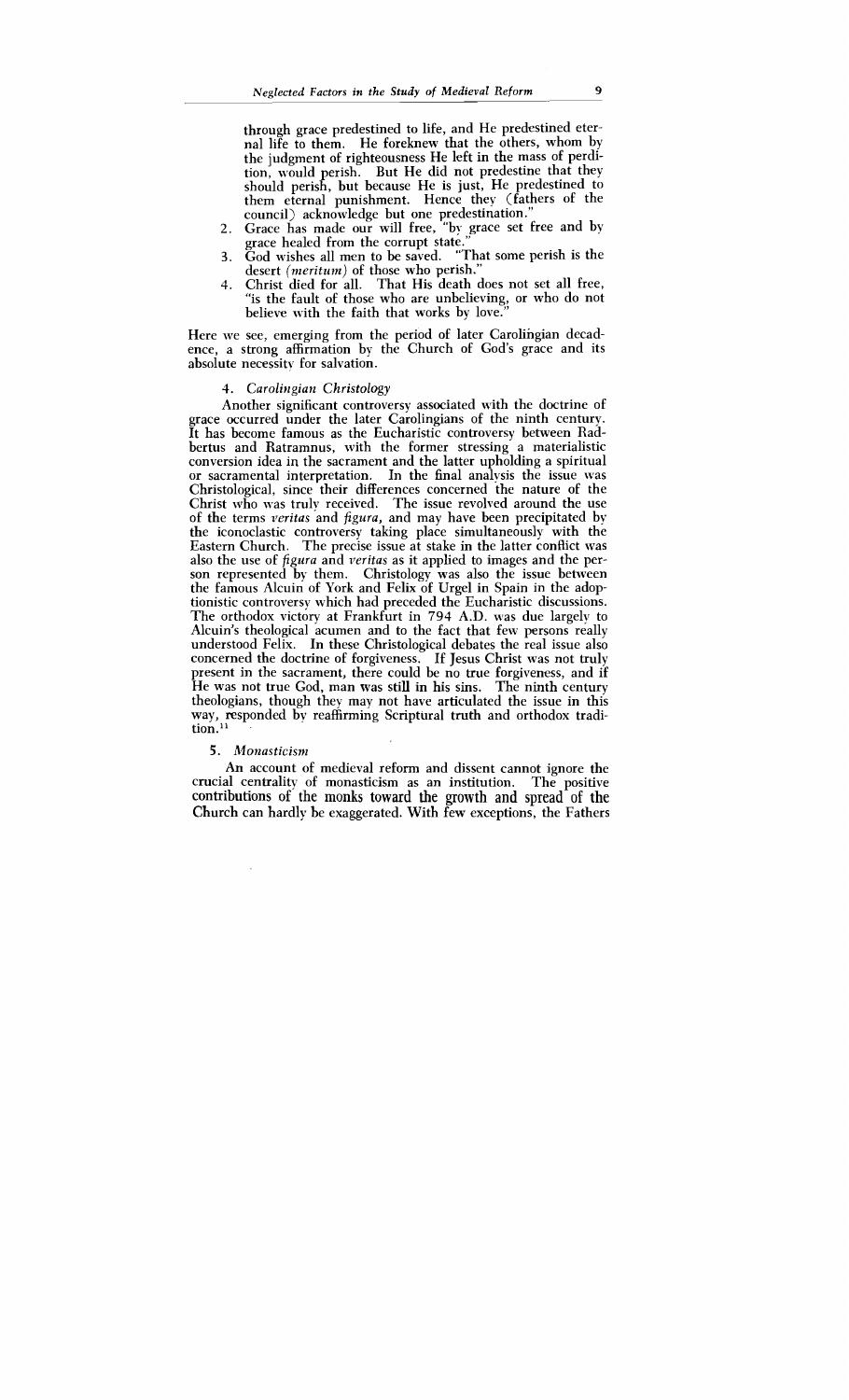and Doctors of the Church up to the time of Augustine were drawn from the monasteries. Indeed, it is not until the emergence of the cathedral schools in the 12th century that the theological centers shift from rural monasteries to urban schools. It may be significant that the great reformer of Wittenberg spent his formative years within an Augustinian cloister. Important as monasticism was to the positive growth of the Church, it also served in a reform capacity by its posture of protest. We can view monasticism per se as a reform movement in four areas.

A. It was a protest against the laxity and luxury of the Church following the mass influx of pagans in the 4th century. To be sure, anchorites and hermits had already gained renown much earlier, as witness Anthony, Pachomius, Schenoudi, and what Rufinus describes as the "multitude" of hermits living in the Nitrian desert.<sup>12</sup> The religious life was born with an attitude of living protest against the secularization of the Church. As Herbert Workman has said, "The hermit fled not so much from the world as from the world within the Church."<sup>13</sup> Critics might suggest that the monks could have served a better purpose by remaining as a leaven in the dough instead of fleeing to the desert. They explained their conduct in terms of Luke  $10:11$  ("shake off the dust from your feet.") Their corporate life was a continuous judgment upon the indifferent morality of the Church. Even those who remained "in the world," men such as Athanasius, the two Gregorys, and Augustine, had all lived and trained within monasteries. This same reforming and energizing function of monasticism reached even greater importance during the age of the Merovingian kings and during the chaotic tenth century. It was from Clunv that an aggressive monasticism rallied the Church to do battle against the forces of decadence and the secularization of the Church. Dolan makes the claim that, "Cluny had little attention to spare for the secular Church," since it was preoccupied with the reform of monasticism per  $se^{14}$ . In its origins this is no doubt true, but ultimately the reform spread to include the secular Church as well. Indeed, the Cluniac reform movement was an extension of monastic reform to include the Church universal and reshape it in the monastic image.

B. Monasticism was also a protest against the bureaucracy and ineffectiveness of the Church and its entrenched hierarchy. Far from being an arm of the Church, in its origins monasticism opposed the Church in its institutional aspects. To read the history of the 5th and 6th centuries is to read of a continual struggle between monks and bishops.<sup>15</sup> Although the Benedictine Rule places all of its houses under a diocesan bishop, it is extremely careful to limit the bishop's jurisdiction, and in later centuries the privilege of exemption from episcopal controls were highly prized and often sought. In almost every case, monastic Orders have been established by those Christians who sought forms of expression which could not be found within the established structure of the Church. Not one religious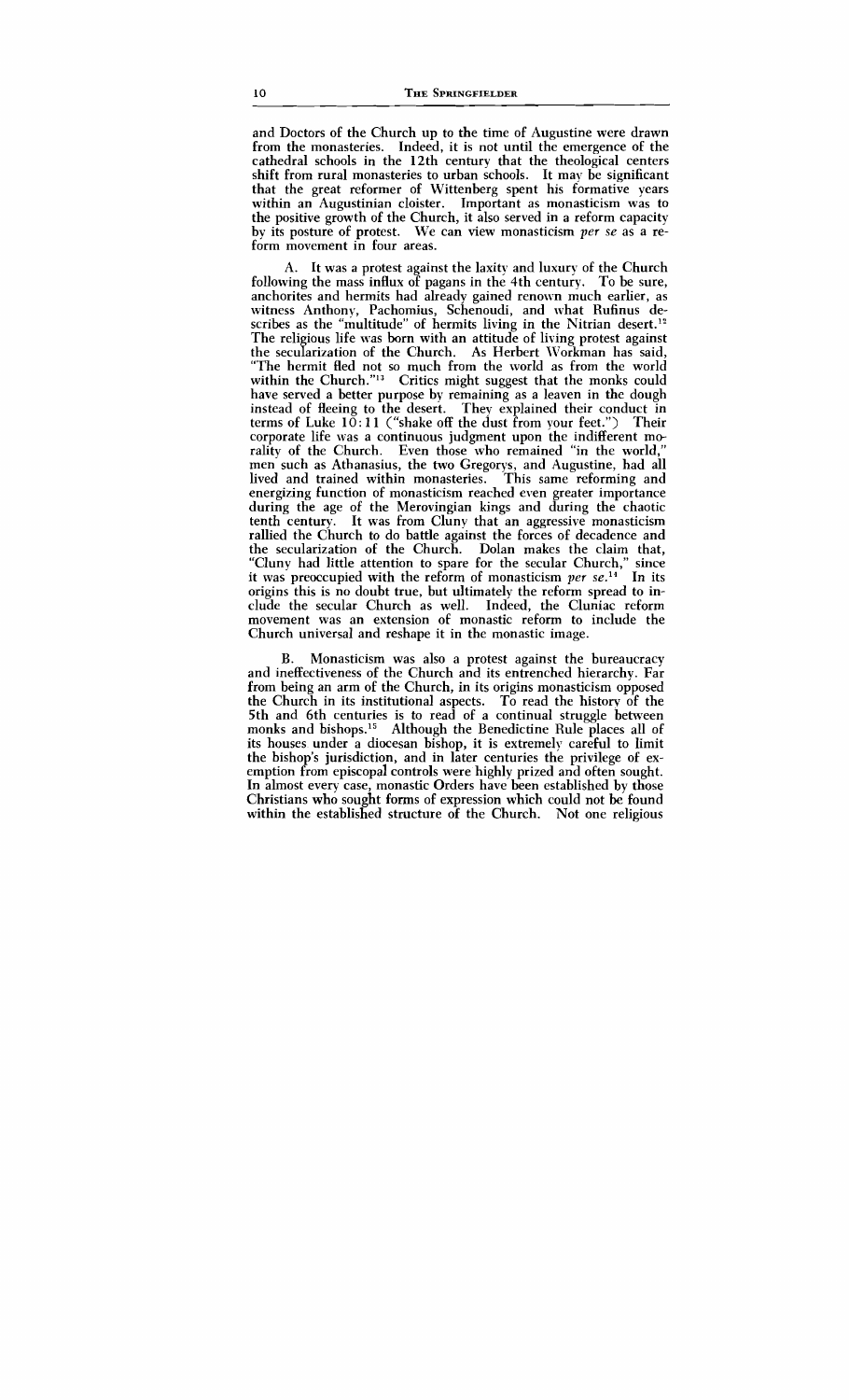Order has ever been founded by official administrative action or conciliar decision. Usually the Church has given its sanction only after<br>a community has been organized and is flourishing. Monasticism a community has been organized and is flourishing. was a form of protest against an indifferent hierarchy and an insensitive bureaucracy.

C. Rlonasticism was a protest against the domination of the Church by the clergy. Until at least 500 A.D. the monk was a layman, and the Benedictine Rule (529 A.D.) is extremely cautious about receiving ordained priests into its houses (Canon  $62$ ).<sup>16</sup> St. Anthony was not only a layman, but according to Duchesne, he probably did not receive the Sacrament or priestly ministrations for  $20$  years.<sup>17</sup> Cassian's well-known comment, "a monk ought by all means to flee from women and bishops," indicates the low esteem in which monks held the clergy.<sup>18</sup> This attitude was reciprocal, however, for by the twelfth century when many priests had entered the cloister, the secular clergy refused them permission to preach or engage in pastoral functions. For centuries monasticism constituted a grass-roots lay movement which was often a living protest against the domination of the Church by a lax and indifferent clergy.

D. **A** fourth protest embodied in communal life opposed the rigidity of the Church and the all-pervading tyrannv of the empire and secular princes. "The dominating principle that pervaded<br>Egyptian monachism . . . was a strongly marked individualism."'<sup>9</sup> The monk recoiled from the growing conception of the kingdom of God as an organized society. It is true that by joining a community the monk submerged his individuality, but it does not discount the fact that in the communal life there lay a vigorous protest of individuals against the monolithic structures of state and Church. The monk, bv losing himself in a community which represented to him the civitas Dei, found his true identity in a society which was often barbaric, impersonal, and callous.

In this way monasticism served to call the Church back to its original purposes. It was especially concerned with the life of sanctification. In this respect we feel constrained to add a caution for contemporary Protestantism. The most repeated criticism of the Religious life is often phrased in terms of "work righteousness," "supererogation," and "treasury of merits." Although it is undoubtedly true that monasticism by the 16th century had in many places deteriorated to the level of crass Pelagianism, monasticism in its origins and during the high middle ages cannot indiscriminately be charged with this heresy. One of history's clearest witnesses to the Gospel of forgiveness in Christ, Augustine, came from the cloister, as did Anselm, Bernard, and numerous other evangelical Doctors.<sup>20</sup> The monk was usually a Christian layman who interpreted New Testament injunctions to mean that, with God's help, he should strive to emulate His Master, and this could best be done through humble service to his fellow man within the cloister. A Benedictine prior wrote to me on November 23, 1965, "Put out of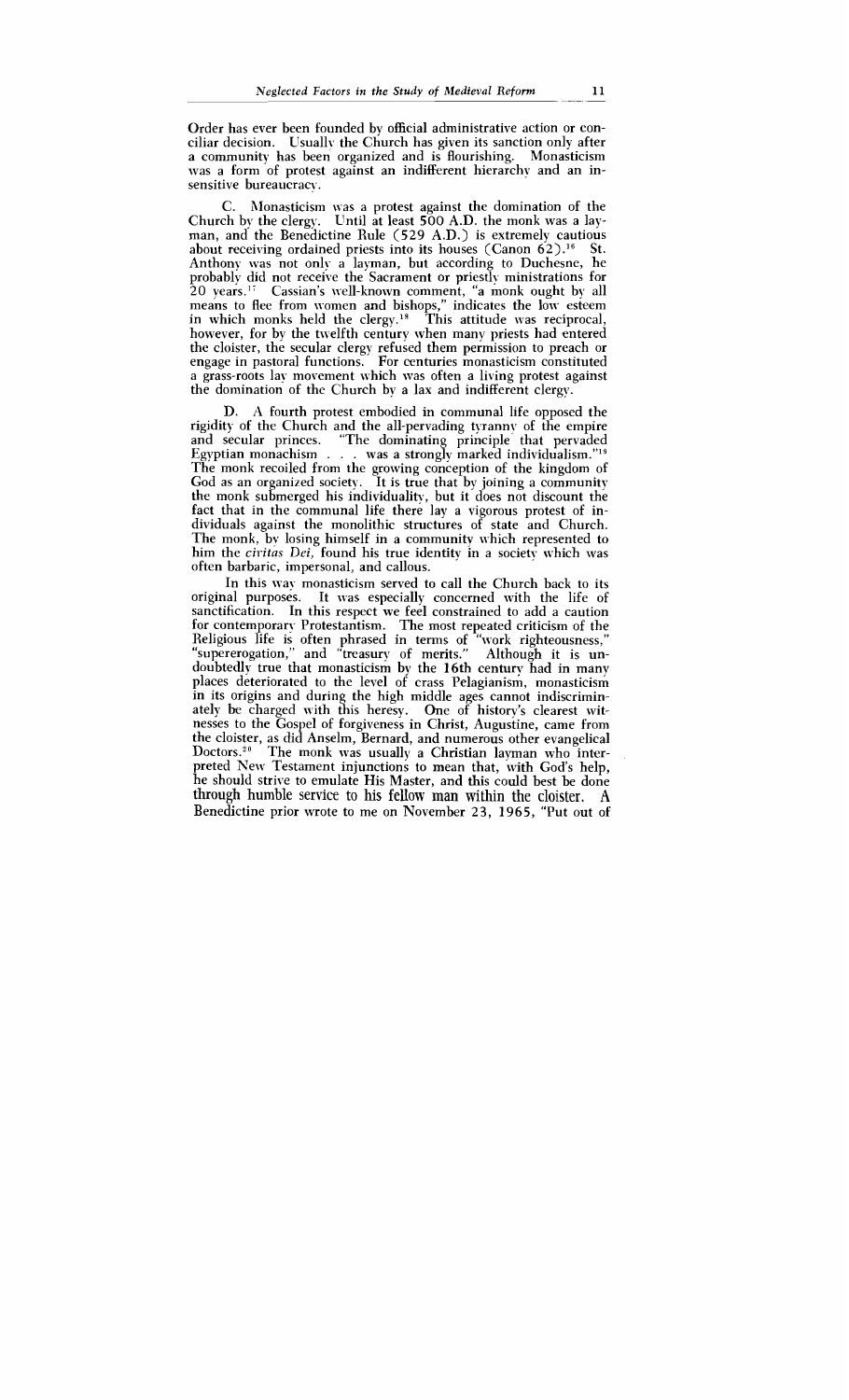your head the notion of merit in the sense which is objectionable to Lutherans. The closer we get to the early Church concept of the monk as one who takes his baptism seriously, the sooner all of us will appreciate this form, one of many, of following Christ." (Fr. Columba Cary-Elwes, O.S.B.). A skeptic may retort by avowing that, "saying so doesn't make it so." It is possible that a certain amount of Semi-Pelagian thinking still undergirds the monastic attitude, but in view of such disclaimers as offered by Fr. Cary-Elwes, Protestants would do well to withhold judgment until all the facts are in.

Thus, in terms of the reformation of the Church, monasticism served a four-fold purpose :

- **1.** It protested the laxity and luxury of an imperial Church
- *2.* It protested the growing bureaucracy of the Church
- **3.** It protested the clerical domination of the Church
- 4. It protested against the indifference of the monolithic Church toward the individual as a member of Christ's Body.

#### *6. The Role Of The Papacy*

The foregoing discussion concerning monasticism brings us to the tentative conclusion that reform was generally a centripetal move-<br>ment. That is, it proceeded from the fringes of the Church, the That is, it proceeded from the fringes of the Church, the grass-roots, and moved to the center. Throughout the history of the Church reform movements have seldom been initiated by The Establishment. Today, for instance, the position of the Roman Curia vis-a-vis Vatican I1 is a well known case in point. Another contemporary illustration of this truth is the Ecumenical movement with its roots in the mission churches. In medieval times the reason for this was not necessarily the vested interests of the hierarchy but rather the decentralized (feudalized) condition of the Church. The medieval papacy has often been pictured as a powerful office, containing within itself the *plenitudo* potestas, forcing kings and emperors to do its bidding. At best this picture is a caricature. There are exceptional popes who attempted aggressive programs, to be sure, but in terms of actual fact, I propose the thesis that the medieval papacy was a relatively weak institution. Because of this, it was not possible or practical for the papacv to initiate reforms or realize success when reform was attempted.

Up until the coronation of Charlemagne the popes were under the domination of either Ostrogoth, Lombard, or the Eastern emperor. It was this intolerable situation which prompted Leo **111** to seek new political allies, and he crowned Charles, thus substituting old Byzantium for the Franks. The tenth century *(saeculum obscurum)* witnessed a papacy controlled by the Italian nobility, not to mention the sinister influence of the mother-daughter team, Theodora and Marozia. It was this situation which prompted Loescher in 1704 to coin the term "pornocracy," an unfortunate description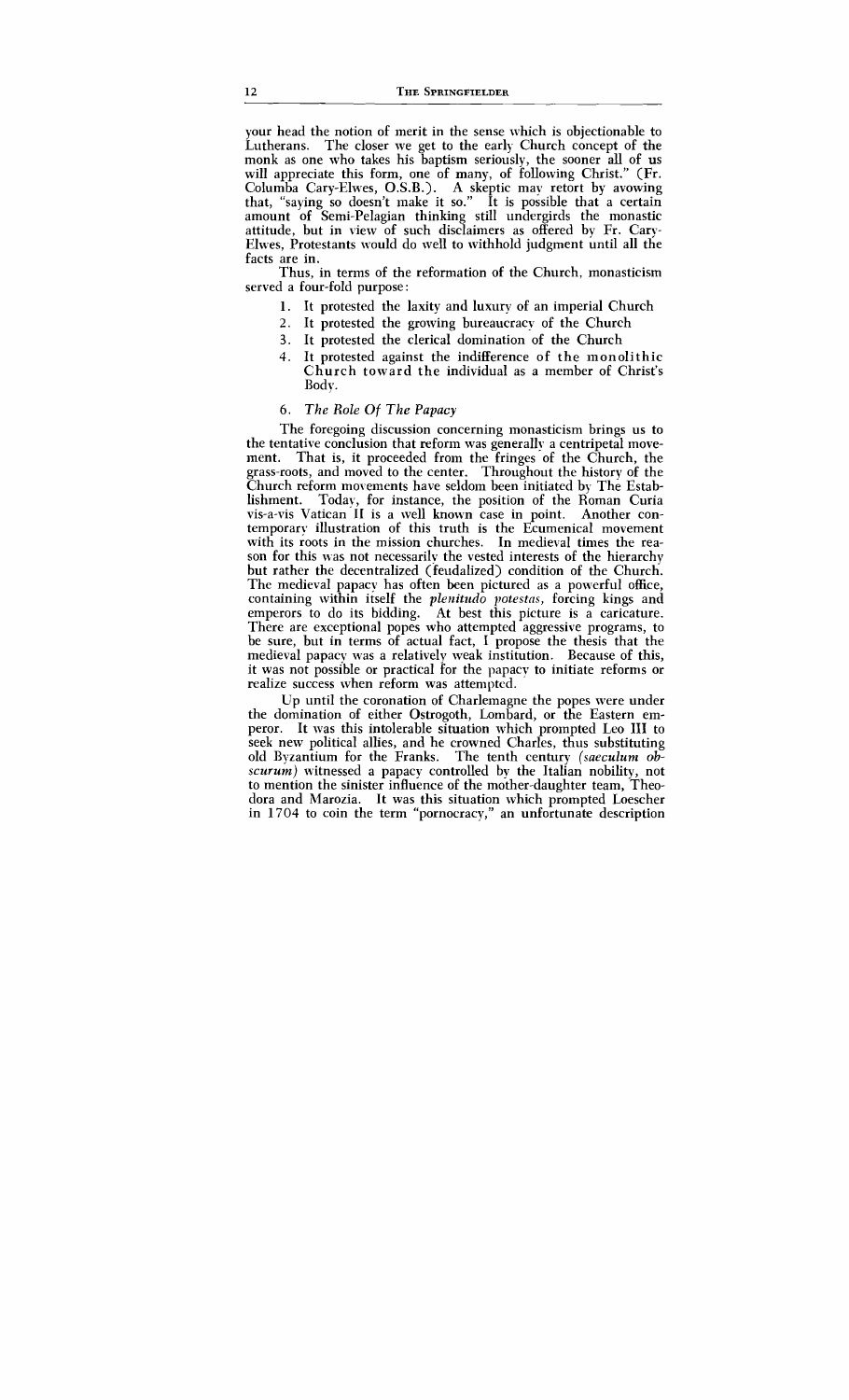which Protestant polemicists have ever since employed to serve questionable ends. Under these circumstances reform could hardly be expected to proceed from a kept institution. Rather must it proceed from the keepers, who were little inclined toward renewal, or it must proceed from the grass-roots, represented by the monasteries and schools. As a matter of record, reform ultimately came from the latter. There are notable exceptions to this rule. The Frankish There are notable exceptions to this rule. The Frankish control of the Church, especially by Charlemagne, witnessed farreaching ecclesiastical reforms. Likewise the German domination of the papacy beginning with the Council of Sutri in 1046 under Henry III saw the imperial appointment of at least five successively good popes. Yet the general statement appears nonetheless valid, that the guilt for lack of reforming zeal by the papacy cannot consistently be laid at the door of the Curia. It was not until Hildebrand sat in Peter's chair that anything like a reform movement originated within the Holy See, but even this man of iron will realized limited success.<sup>21</sup>. The famous incident of Canossa in 1077 has been interpreted by most modern historians as a sign of papal weakness, since Henry IV thereby succeeded in preventing a union of his opponents. Hildebrand made imperious claims upon William I of England which were summarily dismissed by the Conqueror, and the Archbishop Lanfranc for years refused the pope's insistent demand that he fetch his pallium in person. Just as Canossa cannot be used to illustrate papal power in medieval times, so also must the famous capitulation of John of England to Innocent III be reassessed. Without doubt Innocent made extravagant claims to papal prerogative, but his success in bringing theory into practice was another The threat of excommunication in no way deterred the signers of Magna Charta (Lanfranc himself being a party to its formulation), and while King John was himself under the papal ban he managed to subdue the Scots  $(1209)$ , Welsh  $(1211)$  and Irish  $(1210)$  with little danger of rebellion at home. Innocent sponsored the travesty of the Fourth Crusade, the tragedy of the Children's Crusade, and his excommunication of Phillip of France had no appreciable effect upon either Phillip or the loyalty of his vassals. Innocent's limited success in making the pope master within his own household is best illustrated by the fact that within 20 years of his death, Raymond of Penyaforte's *Dectetales* (1234) were aimed against archbishops who were exercising papal prerogatives. We propose the thesis that the papacy was not in a position to effect reform, and for this reason one must exercise caution in assessing its role in reformation. It was not until the Avignon papacy  $(1309 -$ 1377) that the popes began to exercise real *yotestas,* but this was again dissipated during the ensuing schism.

One more factor must be mentioned. The medieval popes exercised their jurisdiction together with the bishops. The principle of collegiality is firmly entrenched in medieval ecclesiastical thought. The pope issued decretals together with and counselled by the consistory. The notion of papal infallibility emerges occa-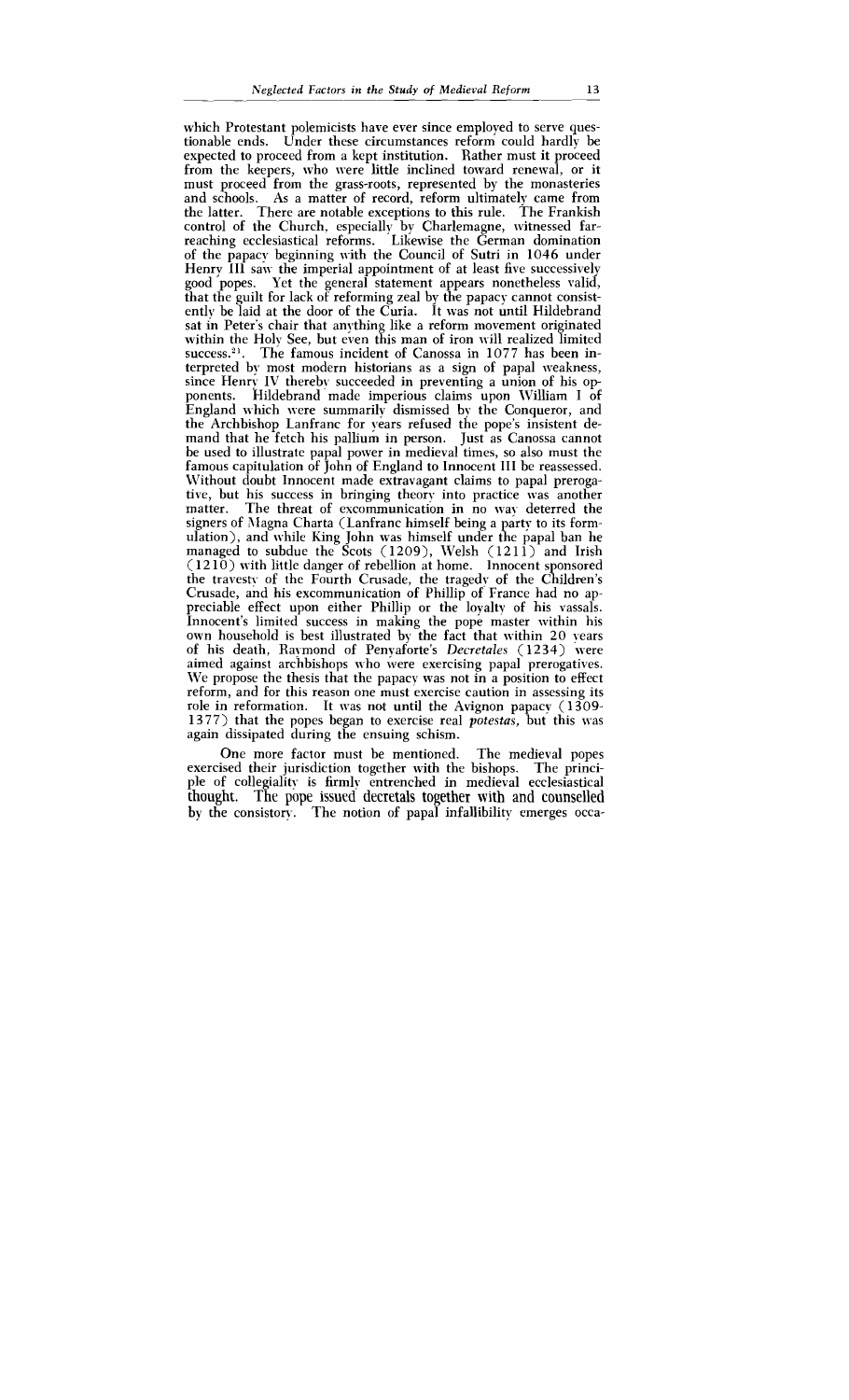sionally in the middle ages, but it was not fully articulated until Vatican I ( 1870). The historian must be careful not to judge the medieval papacy according to the power which a modern pope exercises within the Roman communion. The medieval Church up to 1300 was also struggling with the feudal system of power, which was characterized by decentralization. By the time of Luther, this was no longer true, of course. The papacy of the 16th century was far more powerful than that of the  $13th$ , and for this reason Leo X can hardly be classified as medieval.

#### 7. *Episcopal Visitation*

Reform, as stated earlier, was usually a movement from below rather than a program initiated from above in the stratified organization of the Church. For this reason the concept of reform usually had to do with the local church organization. Abbots limited their concerns to specific houses, and bishops concentrated their attentions on their *parochia.* The demand for a reform "in head and members" is relatively late, coming as it did in the 15th century. For the local diocese or monastic house the institution of canonical visitation is a prime witness to the Church's awareness of the need for continuing reform. Visitation is at least as old as the eighth century when Charlemagne instituted the *testes sjrzodales* to report infractions of Christian life and faith within a given parish. Out of this grew not only the inquisitorial procedure but our modern jury system as well.<sup>22</sup> Episcopal visitation, where carried out conscientiously and with evangelical rigor, served to remind the churches of their responsibilities over against the faithful Christians. A recent translation of the record of such visitations made under Bishop Eudes of Rouen between 1248 and 1269 indicates the thoroughness and care with which a dedicated prelate administered his charge. (Trans. Sydney Brown, **N.** Y.: Columbia Univ. Press, A caution for medievalists is in order when considering such records. In this translation it soon becomes apparent that throughout the diary of 780 pages only infractions are recorded, and most of these are minor. For instance, many priests are unable to conjugate their verbs, and a number of monasteries are lax in enforcing dietary regulations. When all was found to be in order, a simple notation was made to this effect. Consequently some of our prime sources for medieval church life are in effect police court records, and the historian must exercise extreme caution in reading the records of episcopal visitations as a mirror of the times. G. G. Coulton, a severe critic of the medieval Church, has relied heavily upon such records, with the inevitable result of presenting a distorted picture gleaned from the soiled linens of diaries. This leads us to ask whether the medieval Church was actually less in need of reform in life and morals than we have often assumed. Any account of reform and evangelical concern for the life of the Church must deal with the institution of visitation and the records which are available. The very existence of such records indicates that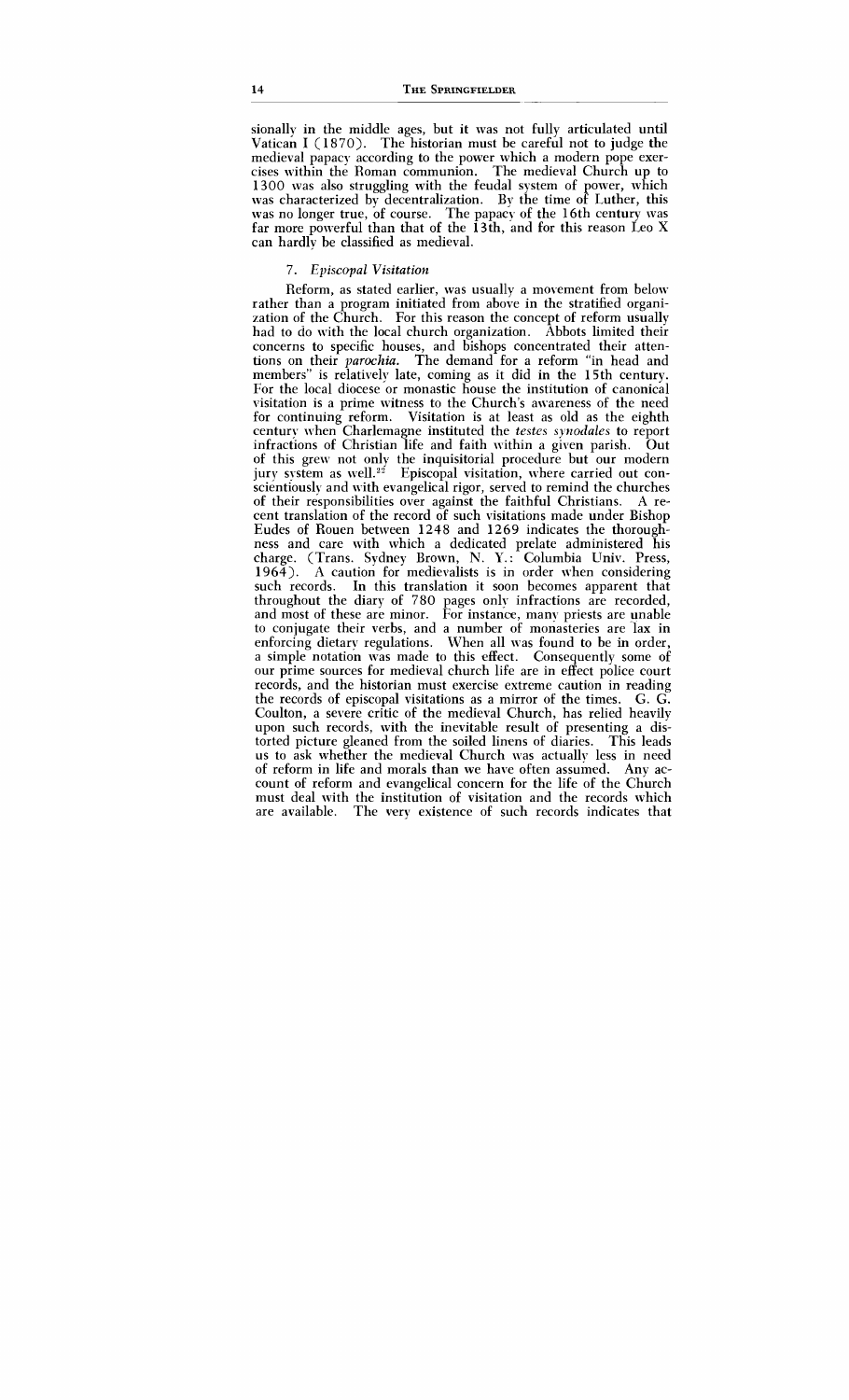many bishops and abbots discharged their pastoral responsibilities with diligence and evangelical concern.

#### **8.** *Theologians* -

Monasticism and canonical visitation have been suggested as instruments for reform in the Church. These institutions, however, were concerned primarily with morality and life. They were not necessarily interested in the preservation of orthodoxy-that is, not until an obviously heretical movement threatened the peace and unity of the diocese. It was left to the reforming theologians to articulate the Church's teaching on sin and grace, and this was done usually in response to heresy. That is to say, the emergence of an Abelard, Gilbert de la Poree, or Joachim of Flora, challenged the Church to articulate more clearly the Scriptural teaching on grace.

A. Probably the most influential monastic theologian between Augustine and Aquinas was Anselm of Aosta, later the archbishop of Canterbury. The famous subtitle of his *Proslogion*, fides *quaerens intellectum* or *credo ut intelligam* has ever since served as a guide for many Christian theologians as expressing a proper relationship between Faith and Reason. Its ontological argument for the existence of God has been refuted countless times, but nonetheless it has so captured the imagination of philosophers as to cause the voung Bertrand Russell to affirm its truth.<sup>23</sup>

For Lutheran theology, however, his *Cur Deus Homo*, written<br>fute Boscellin and the school of Laon, is most interesting. He to refute Roscellin and the school of Laon, is most interesting. categorically denies any rights of Satan over man. Anselm stressed the satisfaction motif in Atonement theology. Satisfaction was due to God by man for having disobeyed God's will. Only man ought to make satisfaction, since it was man who sinned, but man was incapable of doing so. Only God could make full satisfaction, for He was holy, but according to justice He ought not. Therefore only a God-Rlan could make satisfaction, even though He ought not, but divine love surmounted the "ought not." It was this view of the Atonement which gave the sacrifice on the cross a central place in his theology. He succeeded in harmonizing divine mercy with justice and provided a blueprint and a vocabulary which is still dominant of Christian theology today. Anselm ranks as a reforming theologian inasmuch as his Atonement theology was called forth in response to Roscellin's neo-Sabellianism, Laon's contract-withthe-devil theory, and the London Jews' attacks on the credibility of the cross. Thus Anselm stressed the forensic aspect of the crucifixion, Christ's manhood, and man's total incapacity for working out his own salvation. Anselm's *De libero arbitrio* repeats in substance the Augustinian concept of free-will. Since man has lost freedom of the will, it must be restored by grace, and once restored, this freedom consists in the power of not acting contrary to the will<br>of God. Without doubt Anselm influenced the mysticism of the Without doubt Anselm influenced the mysticism of the twelfth centurv which stressed the centrality of the cross and **the**  humanity of Christ.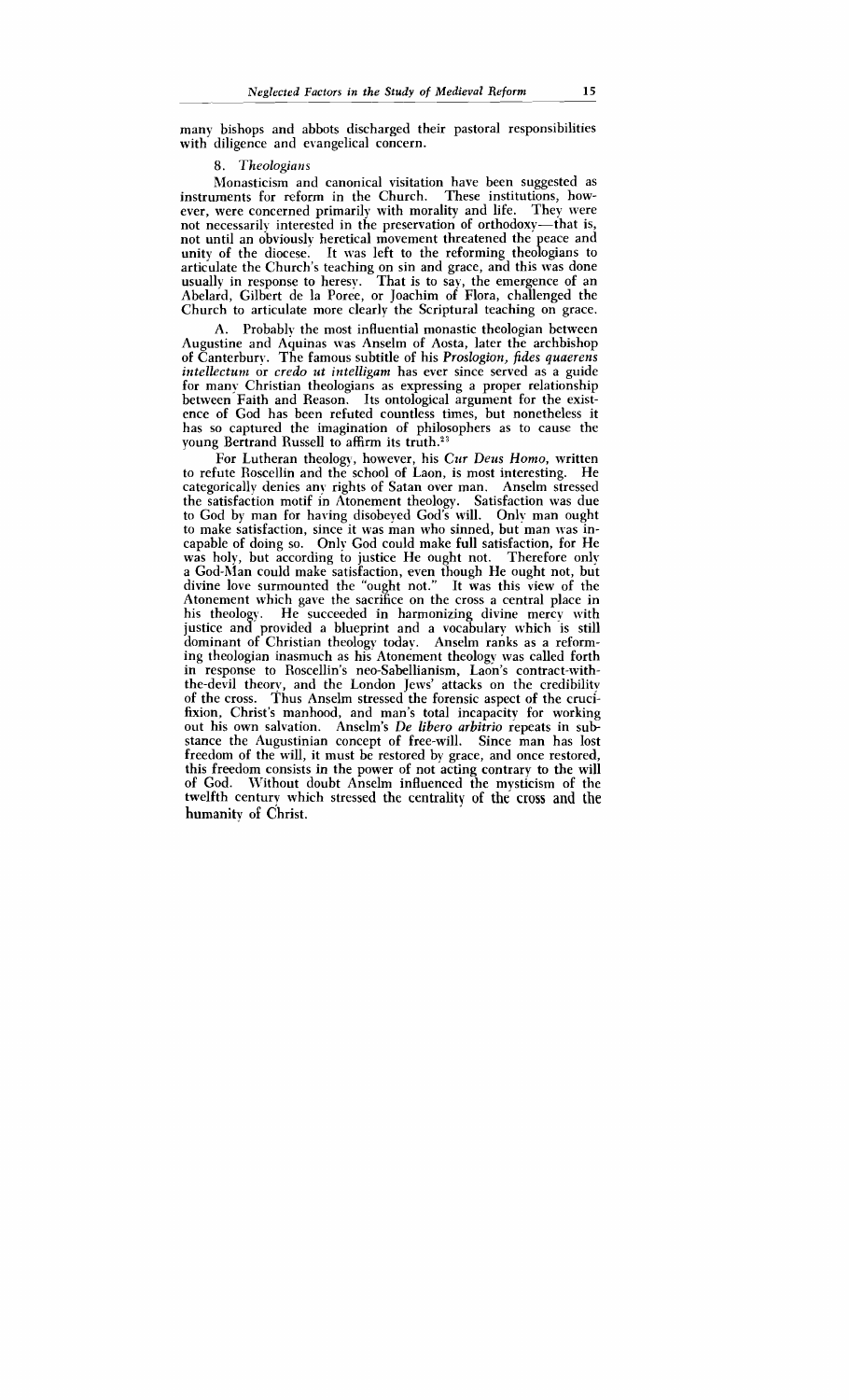B. A second monastic theologian who repeated Augustinian thought in anticipation of the 16th century Reformation was Bernard of Clairvaux. Melanchthon wrote that the following passage in one of Bernard's sermons deeply influenced Luther: <sup>21</sup>

In addition, you must also believe that through Him your sins arc forgiven. This is the testimony that the Holy Spirit has put into your heart when He says, "Your sins are forgiven you." For this is the meaning of the Apostle, that man, without merit, is justified through faith.

Melanchthon added that Luther was enlightened and strengthened by this statement, and that it clarified for him the meaning of Romans, "The just shall live by faith." Bernard's learning was drawn from an intensive study of the Scriptures, but the actual occasion for his doctrine of the Atonement was his attack upon the ideas of Abelard. Whereas Abelard looked to Christ as teacher and moral example, Bernard strongly affirmed man's need for forgiveness and justification and release from the bonds of Satan.<sup>25</sup> Just as it was incorrect to say that the mere example of Adam made us sinners, so it was false to say that Christ's example made man right-<br>eous. The crucial question for Bernard was not Christ's example The crucial question for Bernard was not Christ's example but His shed blood, which he calls, "the price of our redemption."<sup>26</sup> Again he writes that, "it was Christ's suffering which appeased the offended Father." 27 Bernard was also opposed to Abelard's superficial concept of sin as being acts and not nature. Indeed, we see in this controversy a strong refutation of Pelagianism. insisted that the love which is awakened in our hearts is the ground of the forgiveness of sin. Bernard responded by affirming that Christ's sacrificial death is the only ground for forgiveness. Since the cross was central for Bernard, he emphasized Christ's humanity. "Whar is so efficacious for the curing of the wounds of conscience and for the clarifying of the vision of the mind as sedulous meditation upon the wounds of Christ." $28$  A clear witness to objective justification is found in Bernard's tractate against Abelard:<sup>29</sup>

Therefore, where there is reconciliation, there is remission of sins. And what is that but justification? Whether therefore And what is that but justification? Whether therefore we call it reconciliation, or remission of sins, or justification, or again redemption, or liberation from the chains of the devil, by whom we were taken captive at his will, at all events by the death of the only-Begotten we obtain that we have been justified freely by His blood, the forgiveness of sins, according to the riches of His grace.

It was no doubt such contemplation upon Christ's suffering which prompted hymnologists to credit Bernard with the well-known *Salve, caput, cruentatum,* Although its authenticity is an open question, the text is nonetheless at least as old as the  $13th$  century.<sup>30</sup>

Be Thou my Consolation, My Shield when I must die; Remind me of Thy passion, When my last hour draws nigh;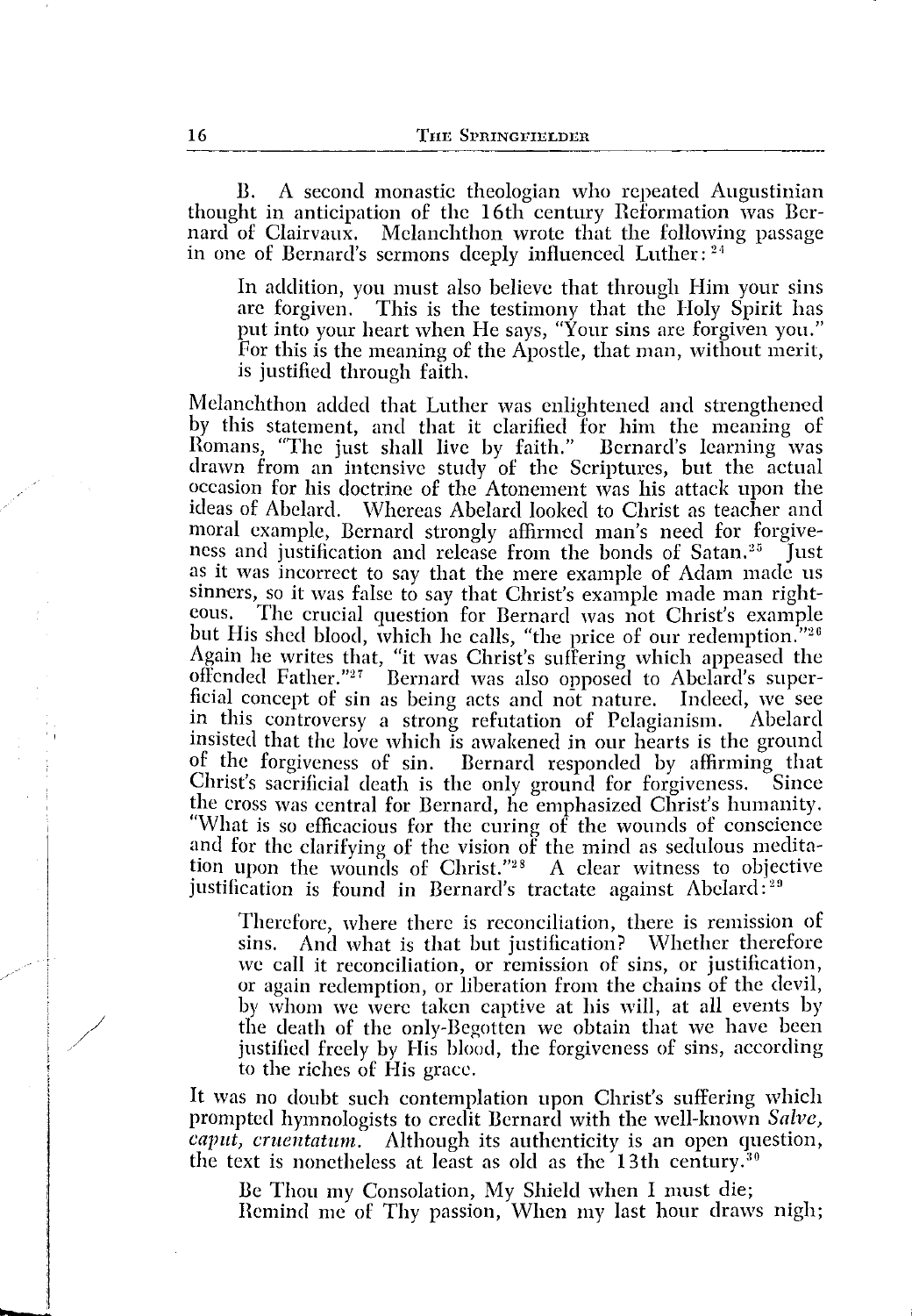Mines eyes shall then behold Thee, Upon Thy cross shall dwell; My heart by faith enfold Thee, who dieth thus, dies well.

C. In the interests of brevity we shall pass over many others who offer a clear witness to the Gospel in medieval times. These include the luminaries of the School of Chartres--Bernard, Gilbert, William of Conches-all of whom are deep in Augustine's debt for their theology. Likewise we shall omit the 12th and 13th century mystics who reacted against the secularization of the Church by seeking reform through renewal. The most outstanding repre $s$ entatives of this new piety were the Victorines-Hugh, Richard, and Walter-who also looked to Augustine as their guide. But it is not possible to escape mention of the "Angelic Doctor," Thomas Aquinas. In the last two years a number of significant books have appeared which invite theologians to reassess Aquinas' doctrine of justification. The first is Robert Scharlemann's, *'I'homas Aquinas*  And *John Gerhard* (New Haven: Yale University Press, 1964), and a second is S. Pfürtner's *Luther And Aquinas On Justification* (New York: Sheed and Ward, 1965). Neither of the two authors makes Aquinas out to be a Lutheran in spite of his explicit statements on justification by grace alone. According to Aquinas, justification is not a judicial act of God. It is rather the infusion of divine grace which enables a man to earn his salvation. Salvation ultimately is due to God's grace alone, since it is only with the help of grace that man can earn eternal life, and such grace is given gratuitously. However, the work of Christ is not organically joined to man's salvation, and Aquinas follows Abelard in stressing the moral example and didactic role of the Redeemer. Thus Aquinas can hardl) be adduced as an example of Pauline doctrine in the 13th However, the revival of interest in Aquinas has called into question the oversimplified outline of his teaching as given here, which has served as staple fare for Protestants ever since the 16th century. Each of the authors cited above see striking parallels be-Each of the authors cited above see striking parallels between Aquinas and Luther which have heretofore remained unnoticed or at least unexpressed. This is especially true for the scholastic methodology employed by both 13th century Latins and 17th century Lutherans.

#### 9. Hymns

Much of the evidence for evangelical thought in the medieval period so far has come from conciliar decrees or from individual Much of the evidence for evangelical thought in the medieval<br>period so far has come from conciliar decrees or from individual<br>theologians. A valid question at this point might be - are these<br>merely isolated examples which merely isolated examples which over a thousand year period are bound to arise where the Gospel is preached? Is there any evidence that such evangelical concepts of grace ever reached the people, or reaching them, influenced them? Evidence of any kind which reflects the thinking of the masses in medieval times is rare, since this segment of society seldom was represented by articulate spokesmen. It is impossible to give a final answer. At the same time our own pastoral experience underscores the fact that in spite of ortho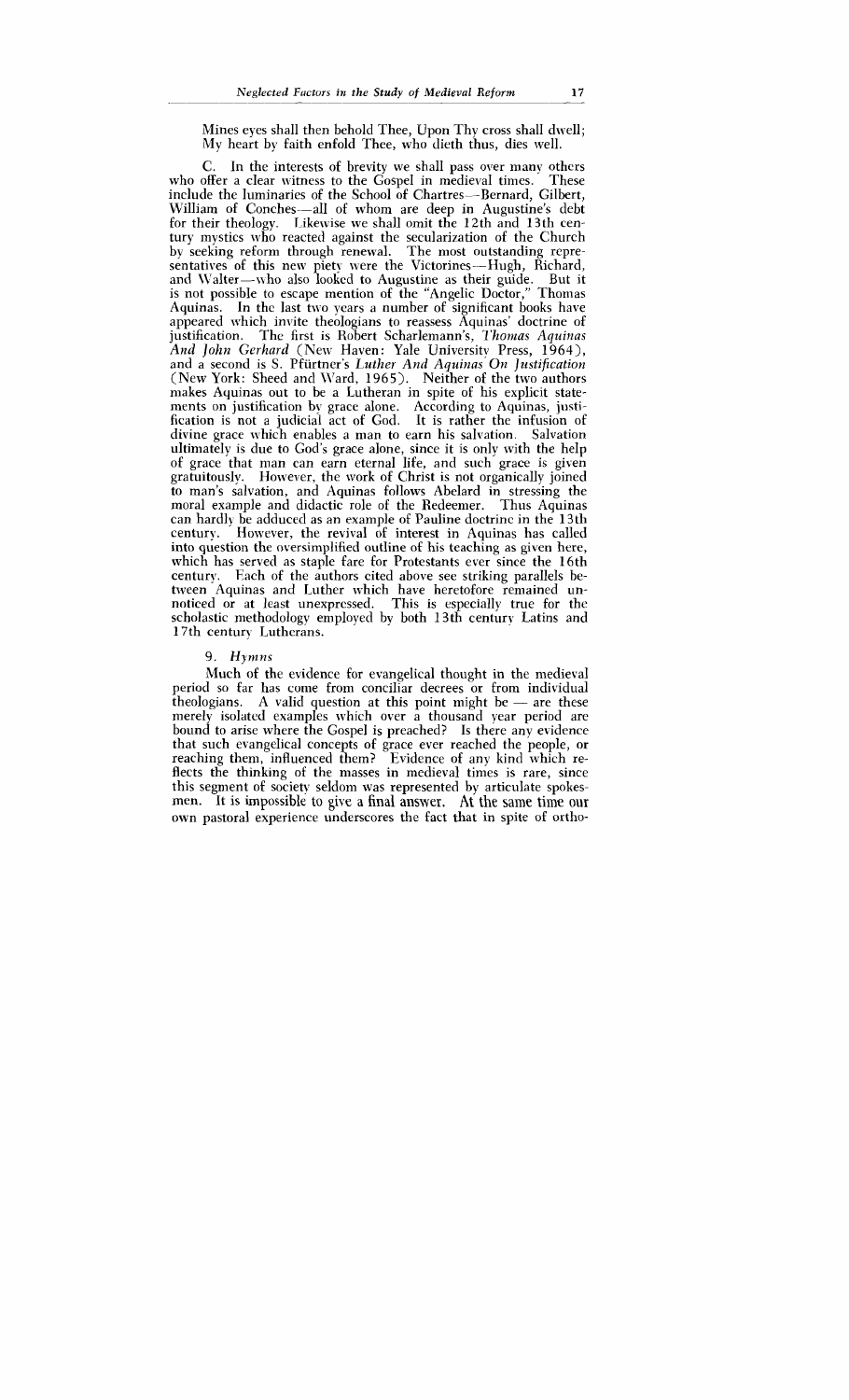dox statements by clergy and councils, on *soh gratia,* many modern Christians are capable of holding distinctly Semi-Pelagian notions. A hint of medieval folk piety might be found in the hymnology of the pre-Reformation period, for we know that hymns were frequently sung, often from memory. Texts of hymns undergo frequent revisions, and it is hazardous to offer modern versions as documentation for medieval thought. Those offered here, however, have Those offered here, however, have been authenticated as far as possible.

One of the most loved of all medieval hymns was the *Stabat Mater Dolorossa,* dedicated to the Blessed Virgin Mary. Although it is hardly a conclusive statement on justification, in the third stanza we read: **<sup>21</sup>**

Tortured, scourged, in expiation Of the sins that marred His nation.

From the 1 lth century comes the well-known plainsong:

Kyrie, 0 Christ our King, Salvation for sinners Thou didst bring, 0 Lord Jesus, God's own Son, Our Mediator at the heav'nly throne, Hear our cry and grant our supplication.

The Lutheran Hymnal contains no less than 56 hymns which were composed prior to 1500, some being more precise than others in expressing evangelical doctrine. Venantius Fortunatus' famous 6th century *Vexilla Regis Prodeunt* was an annual Good Friday favorite : **<sup>32</sup>**

The royal banners forward go, The cross shines forth in mystic glow,

\Vhere He in flesh, our flesh who made, Our sentence bore, our ransom paid.

The 1 lth century *Veni Veni Emmanuel* also speaks of "ransom" from Satan's tryanny and the grave. From the 8th century, the heart of the so-called dark age, come two hymns which reflect *soh gratia,* "Christ, Thou are the sure Foundation," and "Christ is our Cornerstone."<sup>33</sup> Mention has already been made of the 12th century, "0 Sacred Head Now Wounded," and from this same period comes the stirring Easter proclamation, "Christ, the Lord, is Risen Today." *Veni Creator Spiritus* is from the pen of 9th century Rabanus Maurus, a hymn which was often sung at Sunday worship. Dies irae, dies illa, a well-known solemn dirge, contains within its heart these lines : **<sup>34</sup>**

Think, good Jesus, my salvation Caused Thy wondrous Incarnation; Leave me not to reprobation. Faint and weary, Thou hast sought me,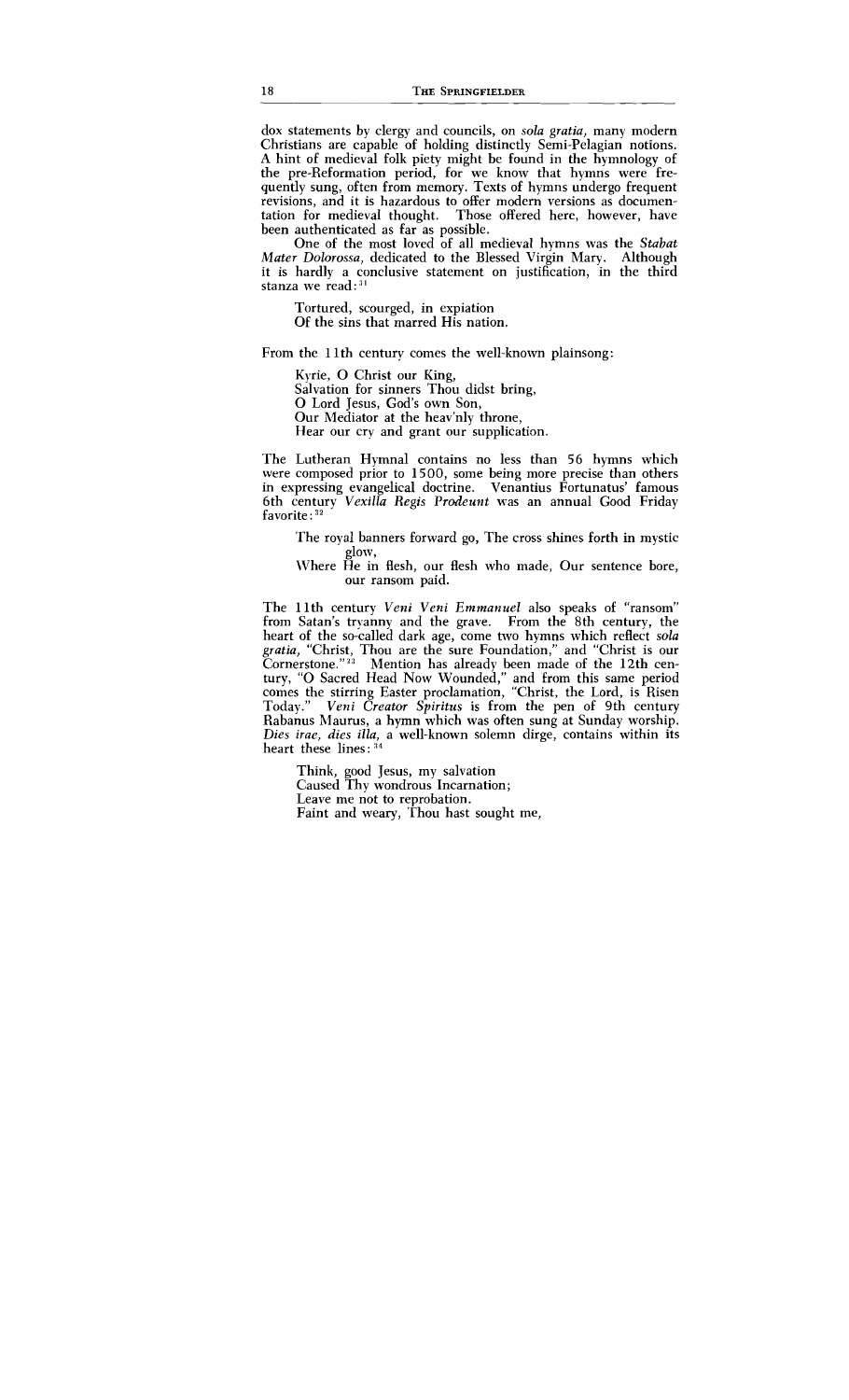On the cross of suffering bought me, Shall such grace be vainly brought me?

It is not difficult to proceed in this way through volumes of medieval hymnody and discover strong evidence for the preaching of *sola gratia.* One of the best sources of such hymnody is the *Analecta Hymnia Medii Aevi* (Leipzig: 1915) which offers the texts and critical apparatus of medieval hymns in no less than 55 volumes. There is little evidence, to my knowledge, as to the impact these verses made upon the belief of the people, but their existence testifies to the fact that the Gospel was available. Of equal significance is the fact that these hymns were composed at all. A poet invariably reflects his own soul in his creations. There is ample evidence, therefore, that many medieval poets understood the Gospel of Jesus Christ.

#### 10. Sola Scriptura

IVhat was the medieval Church's attitude toward the Scriptures? Or to rephrase the question, where did authority lie? The medieval concept of "Scripture" was apparently more flexible than is ours, for it included not only the canonical writings, but the various commentaries of the Fathers and Doctors as well. The apostolic writings were supplemented by the homilies and treatises of the Fathers.<sup>35</sup> Today we would call such later interpretations "tradition". To the medieval mind, however, they were all considered in To the medieval mind, however, they were all considered in one harmonious unit. No ultimate contradiction between canonical Scripture and the Church's interpretation was conceivable. They were the two eyes, the two breasts, and the two shoulders upon which man's hopes rested. Thus it is permissible to say that the medieval theologians held to the principle of *sola Scriptura* without wavering, but *Scriptura* included *ecclesia*. It was not until the 14th century that the twin authorities were considered separately.<sup>36</sup> The conthat the twin authorities were considered separately.<sup>36</sup> troversies of Scripture vs. Church were also precipitated by the Great Schism, as was the issue of papal primacy. Up until  $1300$ , however, the issue of *sola Scriptura* did not enter theological discussions. As George Tavard has written, "Authority in the Church was inseparable from the authenticity of apostolic doctrine. (But from the 14th century on) the voice of the Church, rather than growing from the contents of the Scriptures, is superadded to them.''3i

When the question finally emerged, and Church began to be considered apart from Scripture, theologians were found who supported the primacy of each. Strong *sola Scriptura* sentiments are expressed by Henry of Ghent: **<sup>38</sup>**

In itself and absolutely speaking, one must believe Holy Scripture rather than the church, because the truth as such is always kept in Scripture without alteration or change and nobody may add to, subtract from, or change it. . . . In the persons who are in the church, the truth is variable and changeable, so that the multitude of them can dissent from faith and re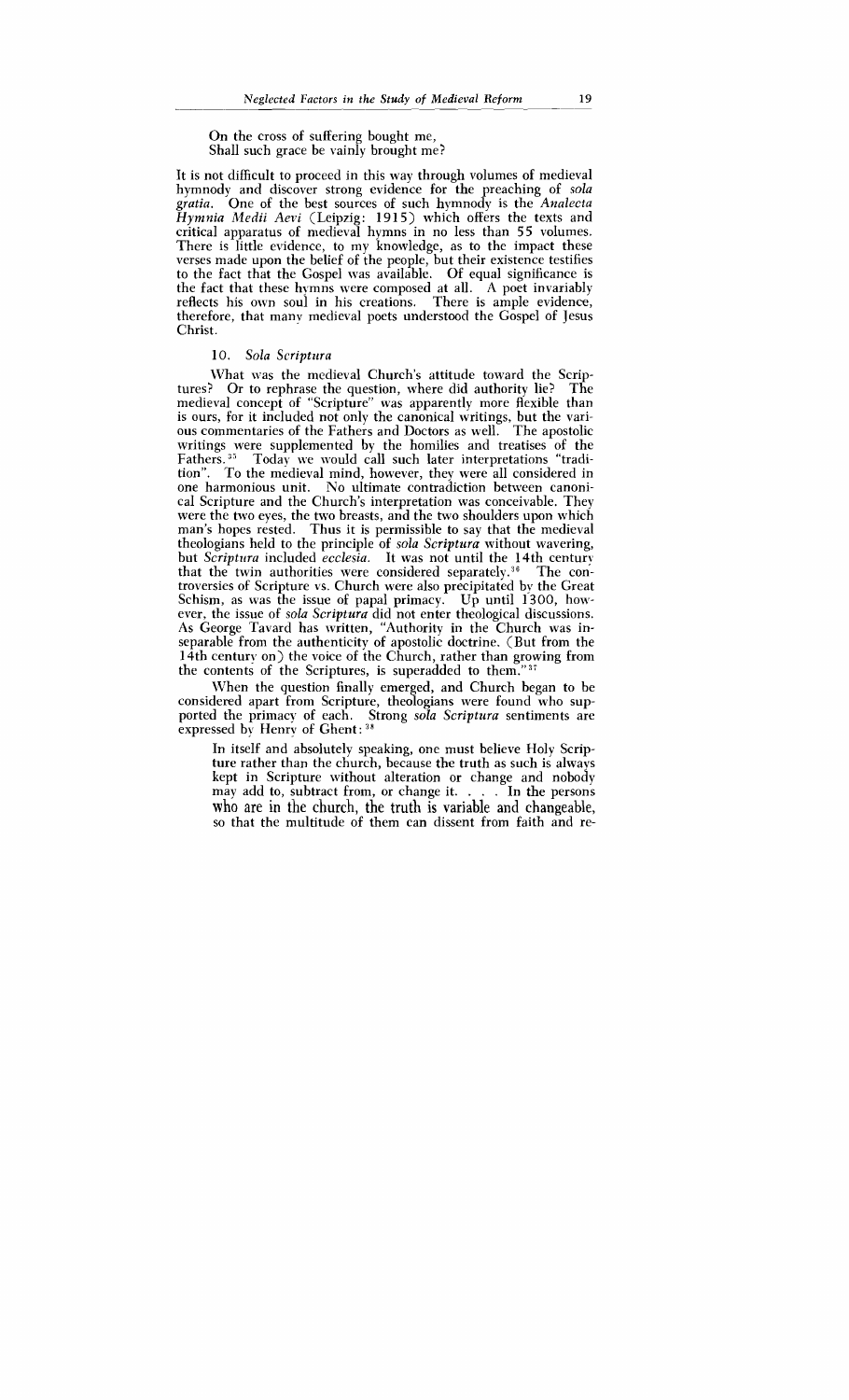nounce it by mistake or malice, although the Church remains always in a few just men.

This same theologian wrote further: 39

Thus indeed a believer, knowing Sacred Scripture and having found Christ in it, believes the words of Christ in it rather than any preacher, rather even than the testimony of the Church, since he believes in the Church already on account of Scripture. And supposing that the Church herself taught contrary to Scripture, he would not believe her.

These are significant words, written about 1275 A.D. by a theologian who was accepted and recognized as being an orthodox spokesman. From the 14th century we read in William of Ockham's *Dialogue Against Heretics:*<sup>40</sup>

The only truths that are to be considered Catholic and necessary to salvation are explicitly or implicitly stated in the Canon of the Bible. . . . All other truths, which neither are inserted in the Bible nor can be inferred formally and necessarily from its contents, are not to be held as Catholic, even if they are stated in the writings of the Fathers or the definitions of the Supreme Pontiffs, and even if they are believed by all the faithful. To assent to them firmly through faith, or for their sake to bind the human reason or intellect, is not necessary to salvation.

Although these are clear witnesses to the *sola Scriptura* principle, the general statement nevertheless holds true, that medieval theology accepted both Church and Scripture as twin and harmonious authorities.

It was the tragedy of the 14th century that many Church politicians and theologians were unaware of the cleavage that was being wrought, by the former in facts, by the latter in thoughts. Not all were thus blind to the issue at stake, but these were the trends that became the most influential in the next two centuries.<sup>11</sup>

It may not be unhistorical to say that the 16th century Reformation was the explosion which resulted from the 14th century cleavage between Church and Scripture, a crisis precipitated by the question of authority prompted by the Great Schism. Today theologians appear to be seeking a restoration of the medieval synthesis, with the Roman Church stressing Scriptural study and the non-Romans involved in the search for an authoritative interpretation of the Scriptures. Perhaps the Middle Ages may yet prove to be a helpful model.

**A** final observation is in order concerning medieval theology. All too often students of the 20th century tend to label "medieval", in a pejorative sense, theological notions which can trace their origins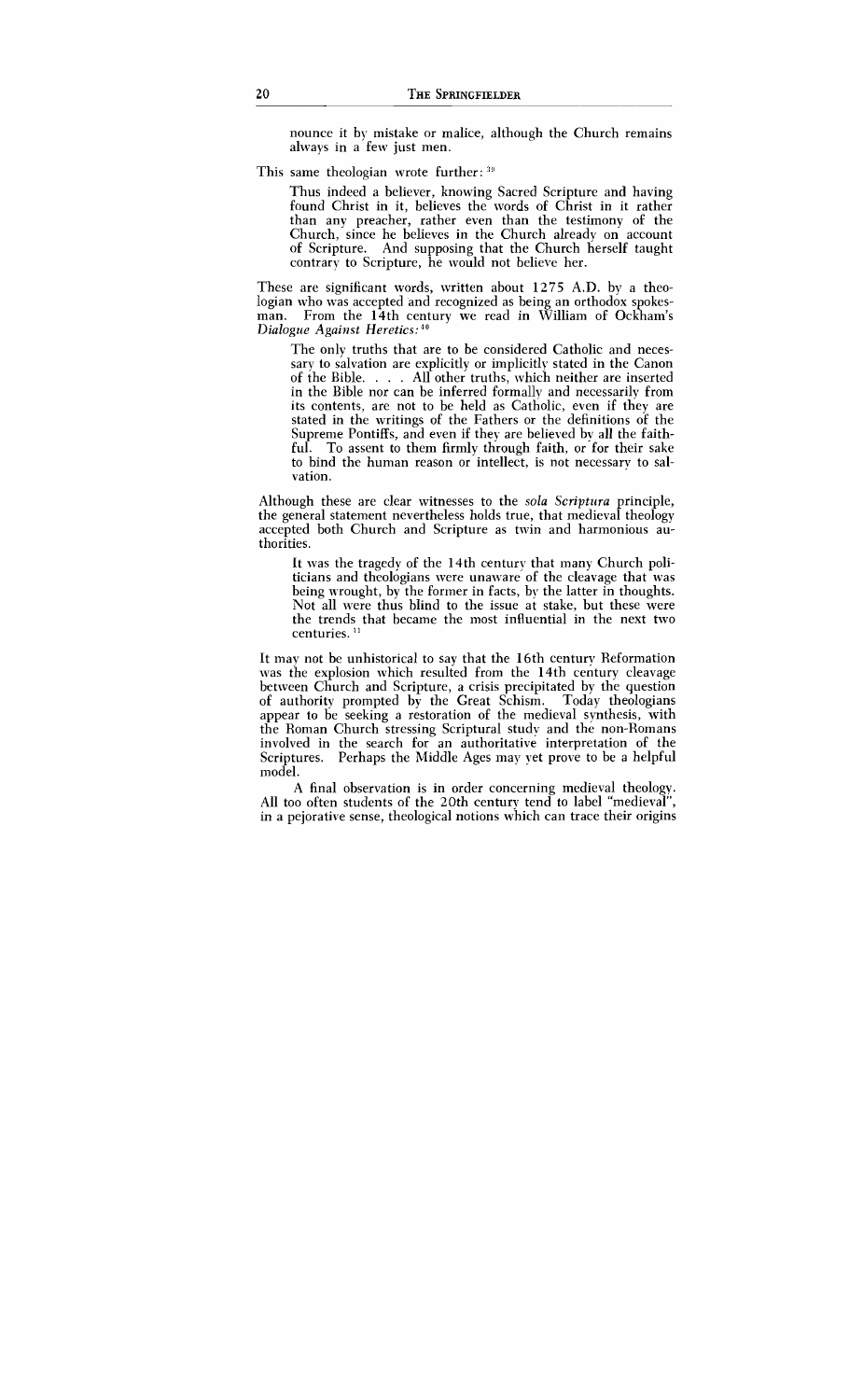back no further than the Council of Trent, at least in the form of doema. It is my hope that this essay has served to point up the It is my hope that this essay has served to point up the fact that in medieval theology we can find evidence for strong affirmations of *sola gratia* as understood by Luther. Allow me now to enumcrate three conclusions which I have drawn from these studies.

1. The Church is *ecclesia semper reformanda.* It has always been in the process of reform. There has been no period of her history when reform, in one shape or another, was not taking place. Together with this conclusion is the implied imperative for our generation. Where can we serve as the Spirit's instrument in the renewal of the Church's faith, life, and mission today?

2. Reform and renewal has usually originated from below, from the grass roots of the Church. It is seldom that those with vested interests in maintaining the *status* quo have encouraged reform, at least in its initial phases.

3. The doctrine of salvation by God's grace alone has always been present in the Church, although in some generations it has received more emphasis than in others.

Thus the Holy Spirit continues to call, gather, enlighten, and sanctify the whole Christian Church on earth, and keep it with Jesus Christ in the one true faith.

Carl A. Volz Concordia Seminary St. Louis, Missouri

Convocation address—Concord Convocation address—Concord<br>Seminary, Springfield, Ill.—<br>April 28, 1966.

### **NOTES**

- 1. Our prime source for knowledge of Provencal theology comes from Augustine's two letters cited in n. 2,  $infra$ . Cf. discussion in Joseph Tixegustine's two letters cited in n. 2, *infra.* Cf. discussion in Joseph Tixe-
- ront, *History Of Dogma* (St. Louis; Herder, 1923-30) III, 279-283.<br>2. In *Patrologiae Cursus Completus, Series Latina (Ed. J. P. Migne), 45,*<br>cols. 9 and 1677. Hereafter Migne will be cited as PL.<br>3. Leo's *Capitula de gr*
- *symbolorurn, definitionurn ct declarationurn de rebus fidei et mmum* (Freiburg: 10th ed. 1908), pp. 129-142. The authorship of these *capitula* has been questioned, some attributing them to Prosper of **Aqui**taine. Cf. discussion in *Revue Benedictienne* (1927) pp. 198-226, (1929) pp. 155-170.
- 
- 4. Faustus of Riez, *De Gratia et Libero Arbitrio, PL 58,* col. 815. 5. Council of Orange 529 A.D. in *Sacrorum Conciliorum Nova Et Amplissima Collectio.* Ed. Mansi (Florence: 1762), "Concilium Arausicanum"
- **11,** 711-724. Hereafter this work will be cited as *Mansi.*  6. "The outstanding significance of the Celtic monastic systems of penance for the historian is that whereas on the continent of Europe the rule throughout the West is public penance and public reconciliation, in the Celtic procedure the public character has been taken away from penance and reconciliation alike. The change is of momentous importance.<br>It marks the beginning of the modern revolution in penitential procedure." O. D. Watki
- 7. Augustine, Sermon, 82, *PL* 38, col, 51 1, "Ergo ipsa corripienda sunt coram omnibus, quae peccantur coram omnibus; ipsa corripienda sunt secretius, quae peccantur secretius."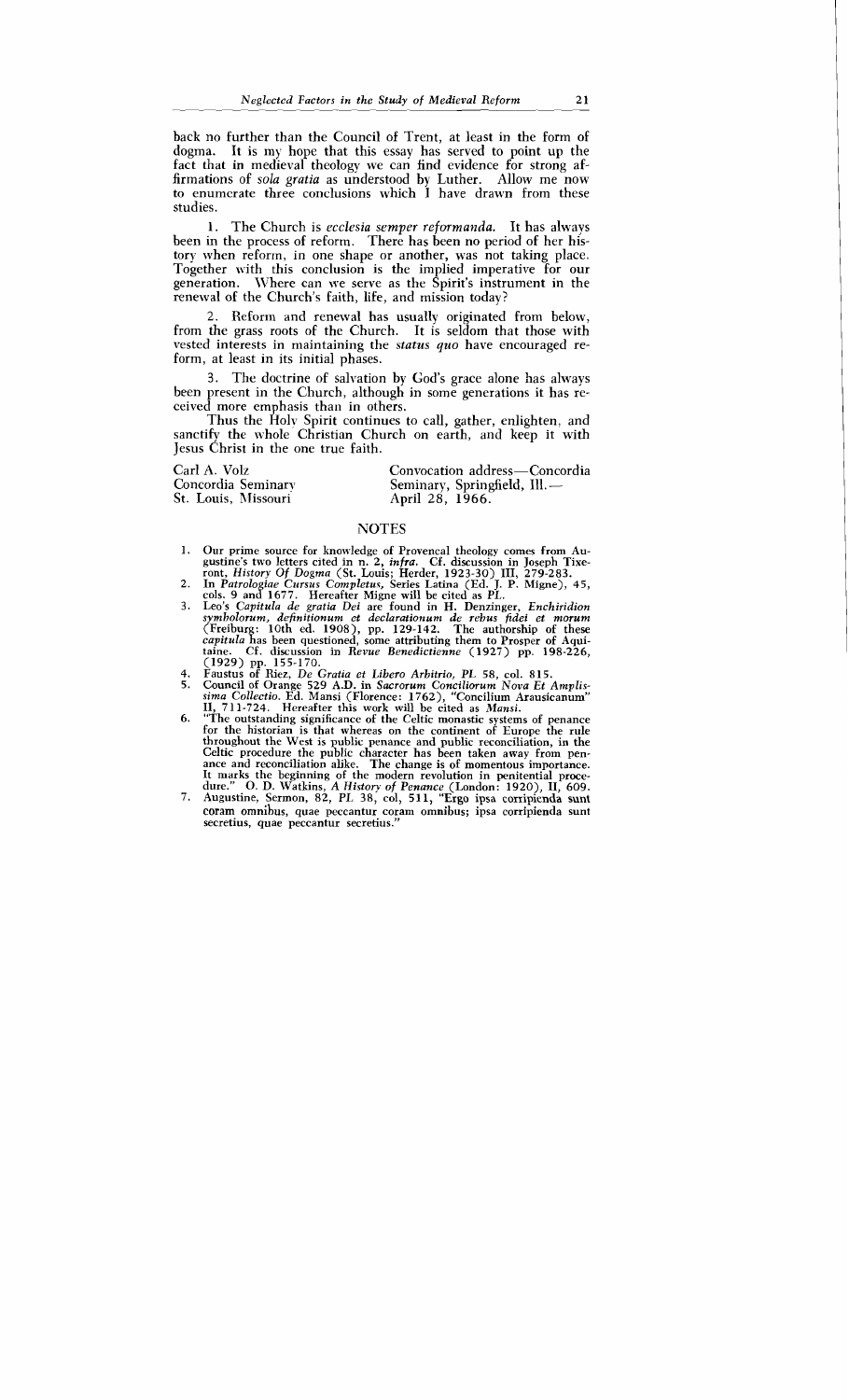- 8. August Neandcr, General History Of The Christian Religion And Church (London: **1852),** V, **191,** holds that the penitentials came as a result of the wcrgild system. T. P. Oakley, "Medieval Penance And Secular Law," Speculum VII (October **1932) 515-524,** makes it clear that it is practically impossible to determine the order of dependence. Cf. R. C. Mortimer, The Origins Of Private Penance In The Western Church (Oxford: Clarendon Press, **1939);** Hermann Wasserschleben, Die Bussordnungen der abliindischer Kirehe (Halle: **185 1).**
- 9.
- Hincmar of Rheims, De Praedestinatione 5, PL **125,** cols. **89-90.**  lMansi **14,** cols. **920-921.** Cf. Carl **J.** Hcfele, Conciliengeschichte (Frei- $10.$ burg: **1879)** IV, **186-188.**
- 11. Radbertus indicates the effect one's attitude toward the Eucharist will have upon other Scriptural doctrines. "For this reason therefore this mystery is far different from all those miracles which have occurred in this life, because they all occurred so that this one may be believed, that Christ is truth, yet truth is God, and if God is truth, whatever Christ has promised in this mystery is the same way truth. There-fore the true flesh and blood of Christ, which anyone worthily eats and drinks, have eternal life abiding in them, but in corporeal appearance and taste they are not on this account changed, as long as faith is exercised for righteousness. And because of faith's desert the reward of righteousness is achieved in it. For the other miracles of Christ conrighteousness is achieved in it. For the other miracles of Christ con- firm this one of His Passion, and so the elements are not outwardly changed in appearance on account of the miracle but inwardly, that faith may be proved in spirit. Most truly we confcss that because 'the just man lives from faith,' he should hare the righteousness of faith in the mystery, and through faith receive the life abiding in it." De Corpore et Sanguine Dornini, PL **120,** col. **1271.**
- $12.$ The reference is to Rufinus' exaggeration, "the multitude of monks in the desert equals the population of the cities," Historia Monachorum 5, PL **21,** col. **408.**
- 13. Herbert B. Workman, The Evolution Of The Monastic Ideal (Boston: The Beacon Press, rev. **1962),** p. **10.**
- John P. Dolan, History Of The Reformation (New York: Desclee Co., 14. **1965),** p. **67.**
- The Fourth Ecumenical Council (Chalcedon **4 5 1** A.D.) addressed it-15. self to this problem by insisting that the monks be subject to bishops. "Monks in every city and district shall be subject to the bishop, and cmbrace a quiet course of life, and give themselves only to fasting and prayer, and they shall meddle neither in ecclesiastical nor secular affairs, nor leave their own monasteries to take part in such (Canon **4),"**  in Nicene and Post-Nicene Fathers, ed. by Philip Schaff and Henry Wace (Grand Rapids: Eerdmanns, **1953)** Series Two, **14,** p. **270.** The fact that seven canons of Chalcedon stress the bishop's jurisdiction over the monk indicates the extent of the tension between them.
- 16. In Canon **2** of the Council of Chalcedon a distinction is made between monks and ordained clergy (Nicene and Post Nieene Fathers **14,** p. **268),**  although as early as Gregory of Tours (d. **597)** monks began to be classified as presbyteri, De Gloria Beatorurn Martyrurn **76,** PL **71,** col. **772.**
- "We cannot see how Anthony, during his 20 years of seclusion, can ever have been enabled to receive the Eucharist," L. Duchesne, Early 17. History Of The Christian Church (London: **1910), 11, 390.**
- Cassian, Institutes **11** : **18,** in Nicene and Post-A7icene Fathers, Series Two, XI, p. **279,** "A monk ought by all means to fly from women and 18. bishops, for neither of them will allow him who has once been joined in close intercourse any longer to care for the quiet of his cell, or to continue with pure eyes in divine contemplation through his insight into holy things." In PL 49, col. 418, "omnimodis monachum fugere debere mulieres et episcopos.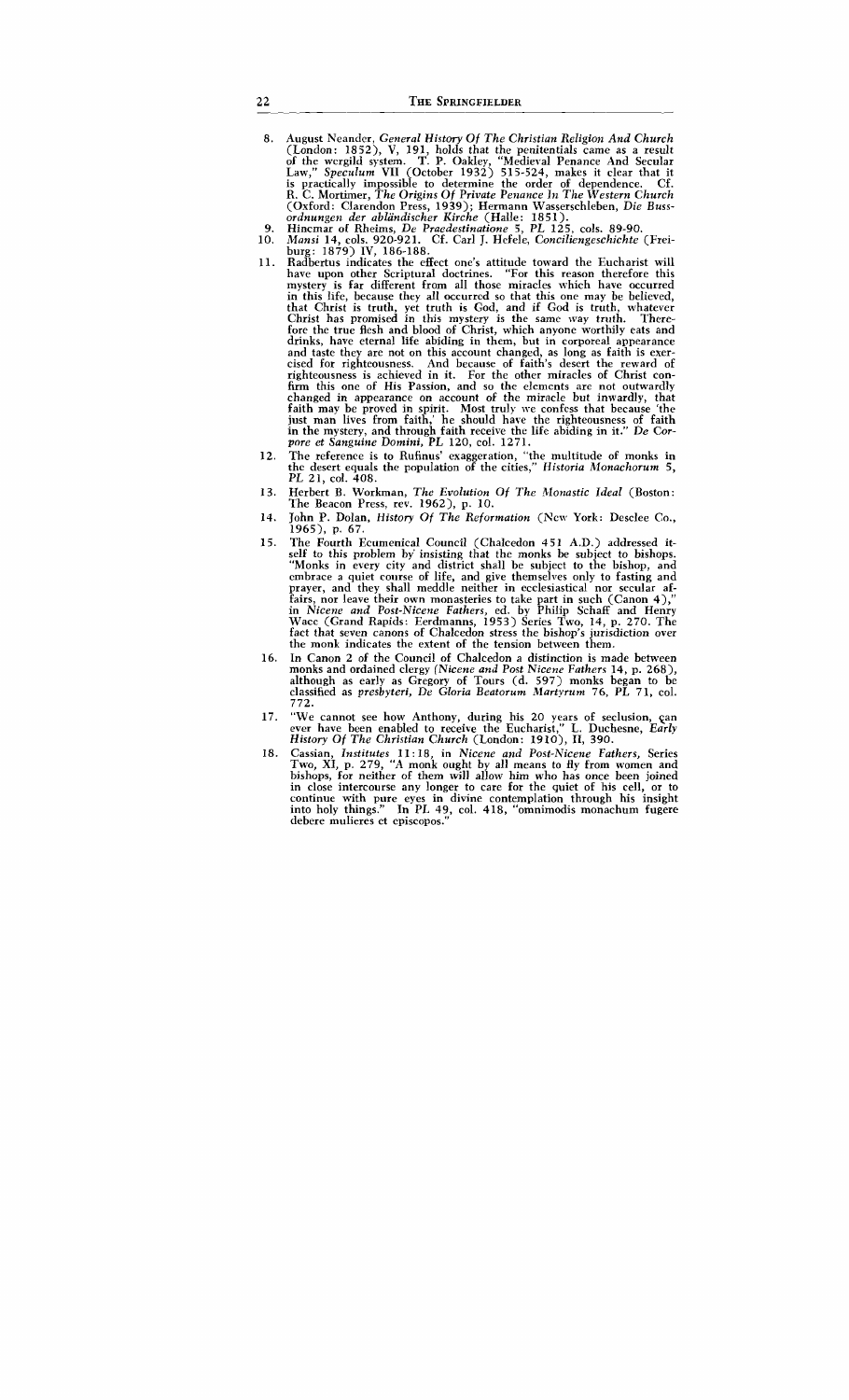- Neglected I<br>Neglected I<br>19. E. C. Butler, The E. C. Butler, The Lausiac History Of Palladius (Cambridge: 1898) I,  $237.$
- 20. Cf. James Pragman, "Bernard of Clairvaux and Luther On Monastic-<br>ism." Unpublished S.T.M. dissertation, Concordia Seminary, St. Louis, Mo., 1965.
- $21.$ But even Hildebrand represented the Cluniac ideal, and so was inspired by a grass roots movement. The entire question of papal power in the Middle Ages is subject to various interpretations. Perhaps the best recent accounts are by W. Ullman, Medieval Papalism. The Political Theories Of The Medieval Canonists (London: 1949), and The Growth Of Papal Government In The Middle Ages (London: 1955). Cf. M. J. Wilks, The Problem Of Sovereignty In The Later Middle Ages (Cambridge: 1963). The point being made in this essay is that the nature of medieval papal sovereignty is still an open question. The possibility exists that it was less formidable than some historians have led 11s to believe.
- 22. The idea of communal responsibility for the behavior of its constituent individuals is at least as old as Greek civilization and came into Roman law through Cicero's *De Finibus Bonorum et Malorum.* It also corresponded to certain Teutonic tribal customs. From these sources it en- tered into ecclesiastical law via Charlemagne's capitularies. William I of England used this method in compiling the Domcsday Book. The jury system was therefore an established usage long before Henry II incorporated it into his laws in 1166, and its immediate antecedent was the church's use for purpose of reform. The famous Inquisition was originally a bi was originally a bishop's privilege within his diocese. Only in the 13th<br>century (c. 1234) did it become papal as well. The flagrant and odious<br>abuses attaching to "inquisition" were characteristic of the Spanish era abuses attaching to "inquisition" were characteristic of the Spanish era under the notorious Torquemada in the 15th century, but the institution as such served a useful reforming purpose in its earlier days.
- 23. Bertrand Russell, *My Mental Development*, in P. A. Schilpp, *The Philosophy Of Bertrand Russell* (1944), p. 10, writes, "the precise moment one day in 1894, as I was walking along Trinity Lane, when I saw in a flash that buy a tin of tobacco. On my way back, I suddenly threw it up into the air and exclaimed as I caught it, Great Scott! The ontological argument is sound.'
- 24. E. G. Schwiebert, Luther And His Times (St. Louis: Concordia, 1950), p. 171. Cf. Corpus Reformatorum, VI, 159.
- 25. Bernard, Ep. 190, PL 182, cols. 1067-1068. This epistle is also given<br>the title, *Tractatus de Erroribus Abelardi*. the title, *Tractatus de Erroribus Abelardi*.<br>Bernard, Sermon 20, PL 183, col. 867.
- 26.
- 27. Ibid., coI. 864.
- 28. Bernard, Sermon 62, PL 183, col. 1079. Cf. Theo. Dierks, "Justification According To Bernard of Clairvaux," Concordia Theological Monthly VlII (October 1937), pp. 748-753.
- 29. Bernard, Ep. 190, PL 182, col. 1069. Bernard's statement on subjective justification is equally clcar. "The great fragrance of Thy righteousness is spread abroad upon every side, inasmuch as Thou art not only righteous, but also Righteousness itself-yes, a righteousness which renders righteous him who is unrighteous. And as powerful as you are to justify, so bountiful also are you to forgivc. Therefore let him who is touched with sincere sorrow for his sins, who hungers and thirsts after righteousness, believe without hesitation in you, who justifies the ungodly, and being justified by faith alone, he shall have peace with God," Sermon 22, PL 183, col. 881.
- 30. The original Latin text is a poem of seven hymns addressed to the scv-<br>eral members of Christ hanging on the cross. The hymn was translated<br>by P. Gerhardt (1656 and set to a tunc by H. Hassler (1601).

Durn me mori est necesse Noli mihi **tunc deese;**  In tremenda mortis hora